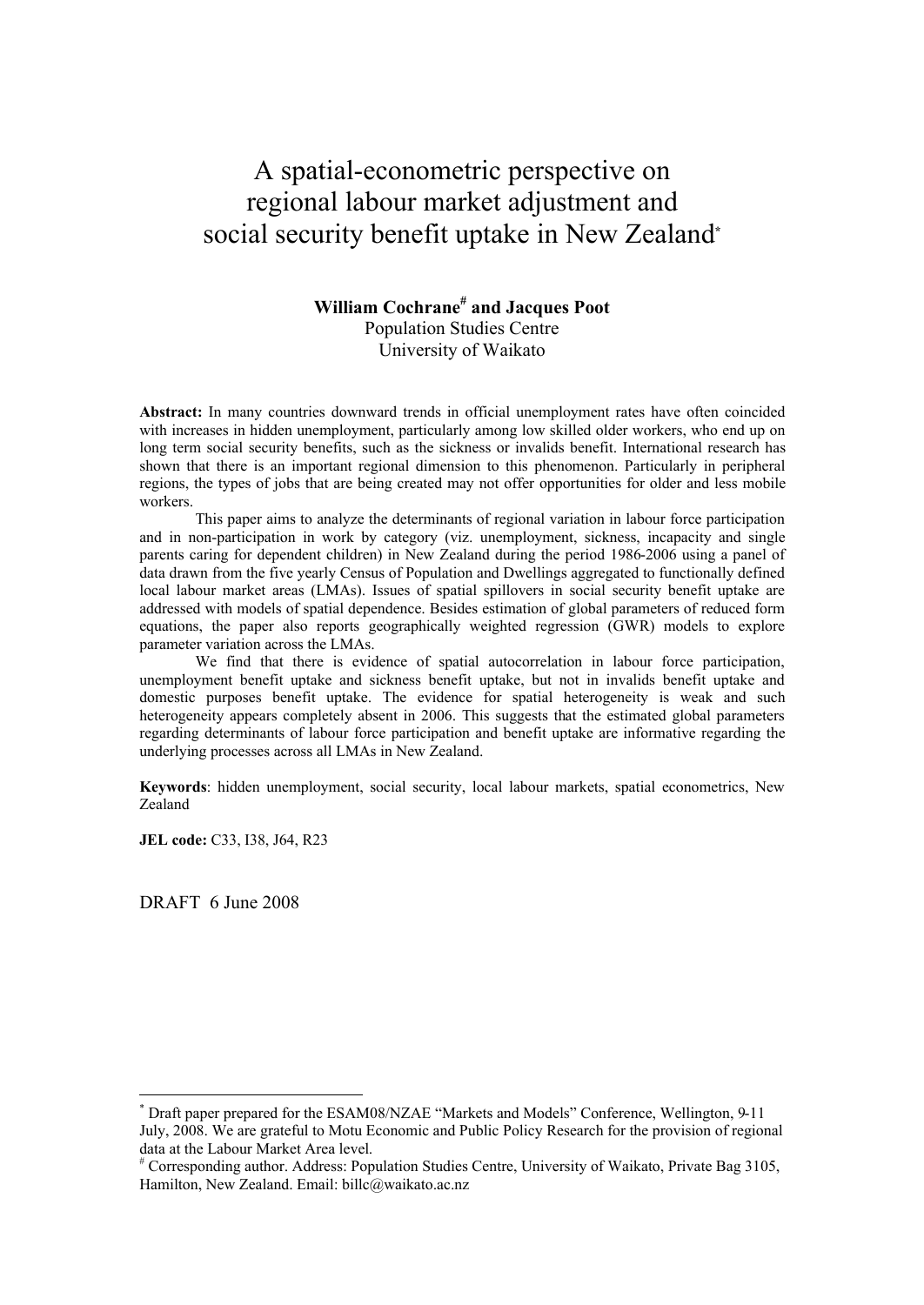## **A spatial-econometric perspective on regional labour market adjustment and social security benefit uptake in New Zealand**

## **1. Introduction**

In many countries, governments have pursued policies to enhance labour market flexibility and reduce long-term unemployment. Such policies have contributed to improved labour market outcomes, although it is sometimes difficult to separate out the effects of the policies from the impact of concurrent buoyant economic conditions. In any case, declines in official unemployment rates have often coincided with increases in hidden unemployment, particularly among low-skilled older workers, who end up on long term social security benefits, such as the sickness or invalids benefit, or who may (semi) retire.

International research has shown that there are large regional differences in the uptake of social security benefits, but formal econometric modelling of this spatial variation has to date been relatively limited (McVicar, 2006). There are many examples in the literature of regions in which certain traditional industries such as textile manufacturing, mining or agricultural produce processing were the primary source of employment that vanished during the globalisation and liberalisation of regional economies in recent decades. Particularly older and low-skilled workers, whose jobs vanished in this economic transformation process, have found it difficult to obtain employment in emerging, usually knowledge intensive, sectors. Geographic mobility of such workers tends to be low. The stresses of layoffs, job insecurity and unemployment often impact on physical and mental health of the older workers. Some form of incapacity benefit is then often institutionally (through implicit understandings between employers, medical practitioners and social security providers) seen as a preferred outcome compared with long-term unemployment. This is particularly the case in peripheral regions. The example of mining towns in the UK, where hidden unemployment remains extensive, is well documented in the literature (e.g., Beatty et al. 2007).

In New Zealand, the number of people receiving the unemployment benefit halved between 2001 and 2006, as a result of buoyant economic conditions and a high rate of job creation. Similarly, the number of persons receiving the domestic purposes benefit (primarily females) dropped by 12 percent. Yet at the same time there was a sharp increase of one third in the number receiving the sickness benefit and a growth in the number receiving the invalids benefit of 11.6 percent and 18.6 percent for males and females respectively.

A simple explanation at the macro-level of this apparent paradox, of measured unemployment declining in the upswing of the business cycle but hidden unemployment concurrently increasing, is that periods of rapid job creation coincide with an asymmetry in inflows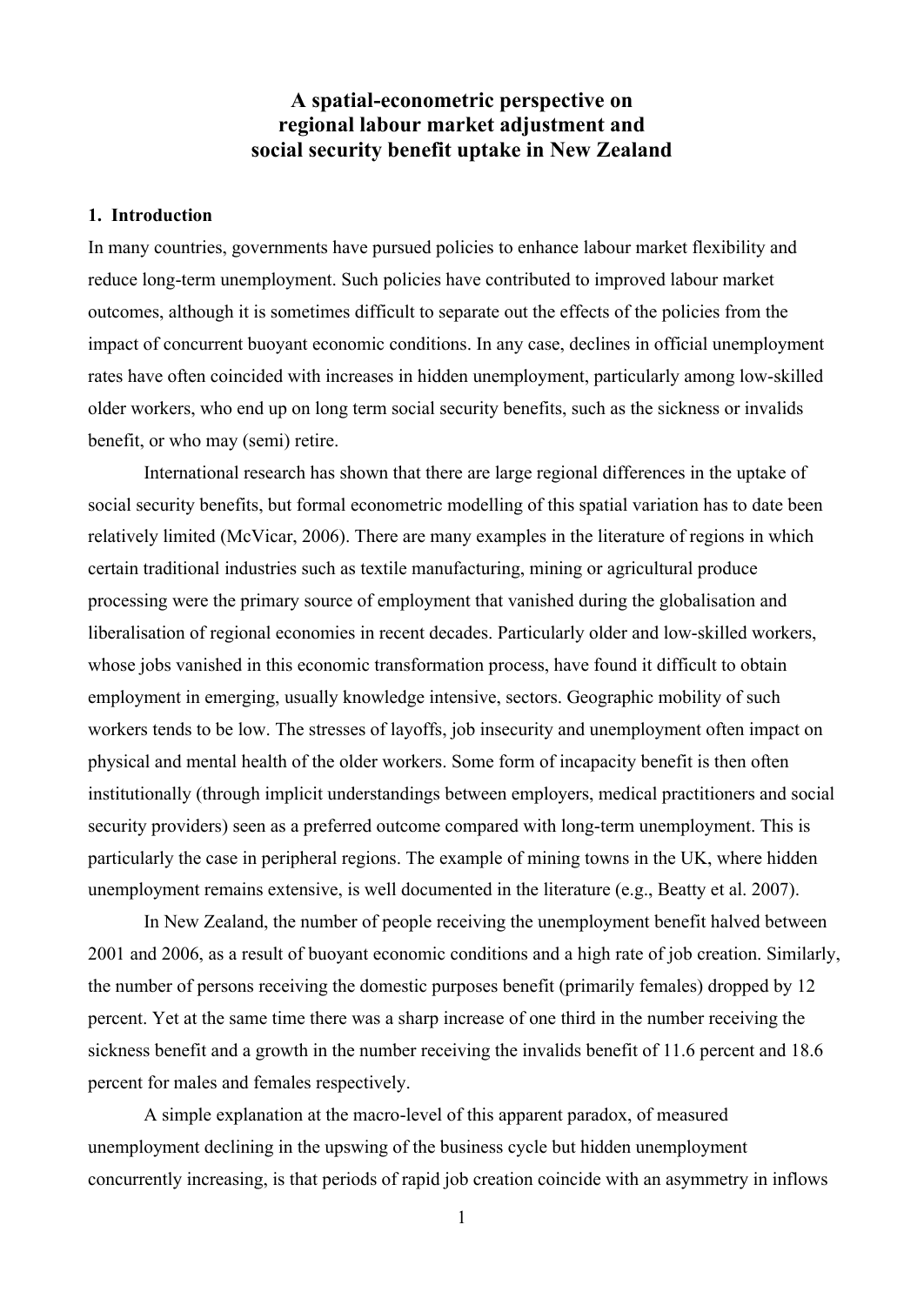into and outflows from non-participation. Job creation leads to a falling flow from employment into all forms of non-participation, including retirement and incapacity benefit enrolment. Job creation also leads to an increase in the flow from unemployment into jobs, but the flow from the sickness and invalid benefit rolls into jobs is far less responsive to the upswing in the business cycle, given that benefit receipt does not require active job search and the net financial gains from employment, would be relatively little for beneficiaries with low education and skill levels.

At the regional level, the outcomes in terms of non-participation and benefit uptake will depend on compositional factors with respect to the characteristics of the population and the local labour market, but also on institutional factors, where there may be some regionally-specific variation in implementation of policies, even within a nationally determined framework. In addition, geography may matter, particularly with respect to labour market outcomes in surrounding local labour markets and their impact on local wage setting and geographic mobility. Finally, local responses may vary in unmeasured ways that lead to spatial heterogeneity.

The present paper analyses the determinants of regional benefit usage by category (viz., unemployment, sickness, incapacity and single parents caring for dependent children) in New Zealand using a panel of data drawn from the 5 yearly Census of Population and Dwellings aggregated to 58 functionally defined local labour market areas (LMAs). For comparison, models of regional labour force participation are also estimated. No attempts are made to identify the "best" specification for a particular type of benefit usage, but instead the same reduced form regression model is applied to all dependent variables. Three waves of census data are considered (1996, 2001 and 2006), with 1991 data used where lagged variables are required.

The theoretical framework that drives the specification of the panel model takes account of changes in the level and structure of the demand for labour, the composition of the labour force (age and occupational structure, the incidence of poverty and health indicators such as the incidence of smoking), benefit replacement rates and changes in eligibility rules. This framework builds on, for example, research by Beatty et al. (2000) in the UK and by Bartik (2002) in the US.

Preliminary analysis of New Zealand social security data, using time series of social welfare data, rather than census data, indicated that the buoyant economic conditions of the new millennium years up to 2004 benefitted all regions, but not all workers, and comparable workers in different regions often in different ways (Baxendine et al. 2005). Nonetheless, there appeared to be some spatial convergence in aggregate benefit uptake outcomes across LMAs for younger people: peripheral regions with high aggregate benefit uptake rates in the 1990s under the age of 40 experienced the greatest declines in these rates during the economic boom. Overall, however, regional dispersion in benefit uptake rates has been steadily increasing across New Zealand regions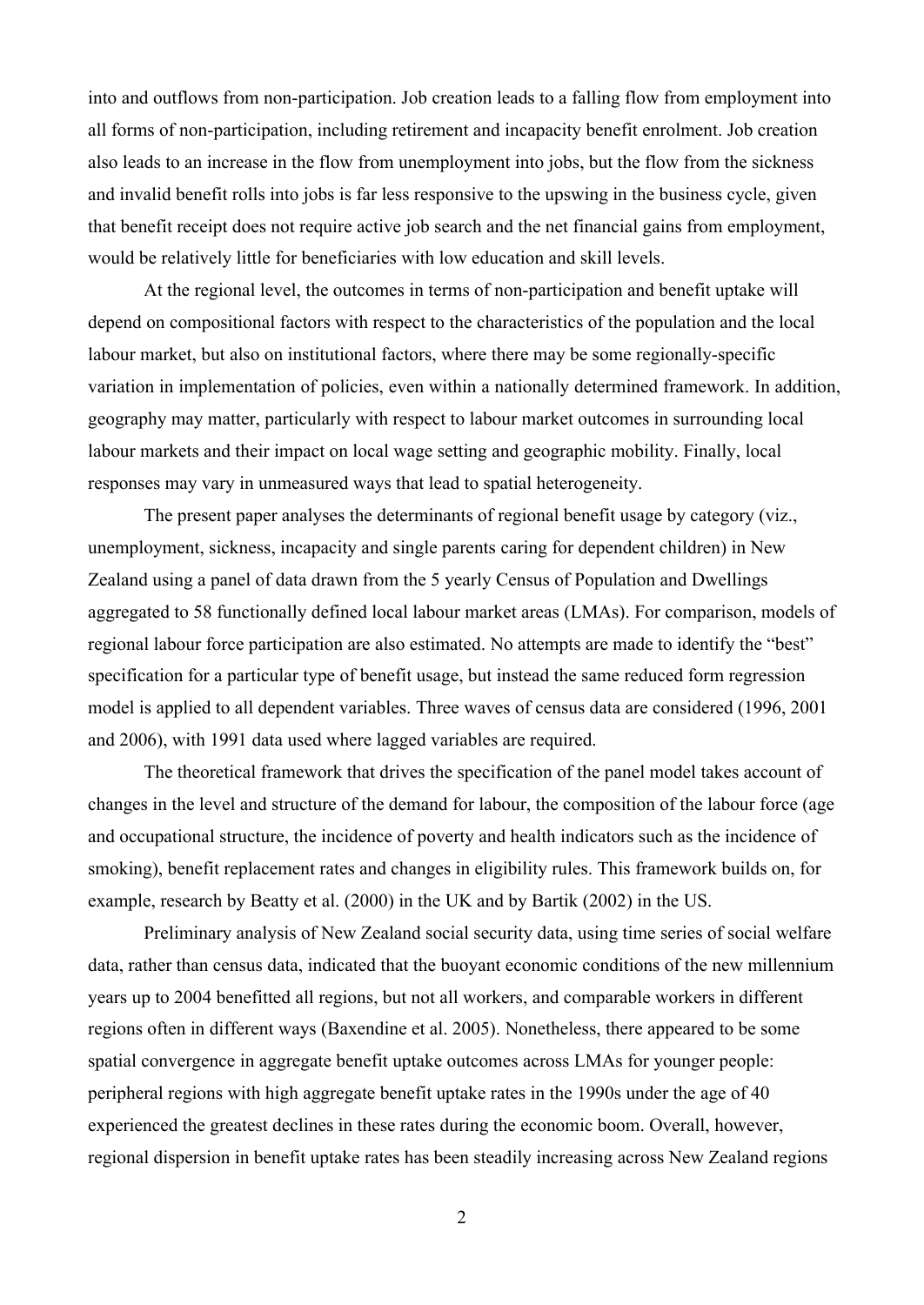since 1986 (see Pool et al., 2006, Table 4) and the results at LMA level reported below in this paper show that this trend has continued since 2001.

The use of census data has considerable benefits for econometric modelling in this context given the wide range of available variables and the opportunity to disaggregate the data into conceptually meaningful regions, namely labour market areas. However, there can be both spatial heterogeneity and spatial dependence in the models of regional social security uptake. Hence, besides estimation of global parameters of reduced form equations, the paper considers geographically weighted regression (GWR) methods to explore geographic parameter variation (spatial heterogeneity). Issues of spatial spillovers in social security benefit uptake are addressed with models of spatial dependence. Specifically, these are the panel versions of spatially lagged dependent variable models and spatial autocorrelation models.

The next section describes the regional data that are used for the analysis. This is followed by a short description of the New Zealand social security system in Section 3. The variables that were used in the econometric modelling are defined in Section 4. Section 5 provides benchmark OLS results. Spatial econometric models are defined in Section 6 and the parameter estimates of these models are reported in this section as well. Section 7 focuses on the issue of spatial heterogeneity by means of geographically weighted regression models. Finally, Section 8 sums up.

#### **2. New Zealand regional data**

The data for our analysis were obtained from the quinquennial New Zealand Census of Population and Dwellings 1991, 1996, 2001 and 2006. The Labour Market Area (LMA) data have been built up from census area unit level and made available for this research by Motu Economic and Public Policy Research. It has long been recognised that functional economic areas are the most appropriate unit of analysis for examining regional economic activity (Stabler and Olfert, 1996, p. 206) as administrative areas such as Regional Council regions or territorial authorities tend to be rather arbitrary in terms of their boundaries in so far as they are reflective of economic relations. Administrative areas have largely served as the basis for most regional analysis in the past as most official statistics have been gathered or aggregated to administrative boundaries. These days, however, it is possible to build up regional data with any defined boundaries from very small geographical units of measurement, using GIS and related systems.

Consequently, there has been growth in the use of functional economic areas, notably in the analysis of various labour market phenomena (see, for instance, Casado-Diaz, 2000; Newell and Papps, 2001; ONS and Coombes, 1998; Watts, 2004). Newell and Papps (2001) used travel to work data from the 1991 and 2001 censuses to define LMAs in New Zealand. This research yielded 140 LMAs for 1991 and 106 for 2001. This level of breakdown is too refined for linking to regional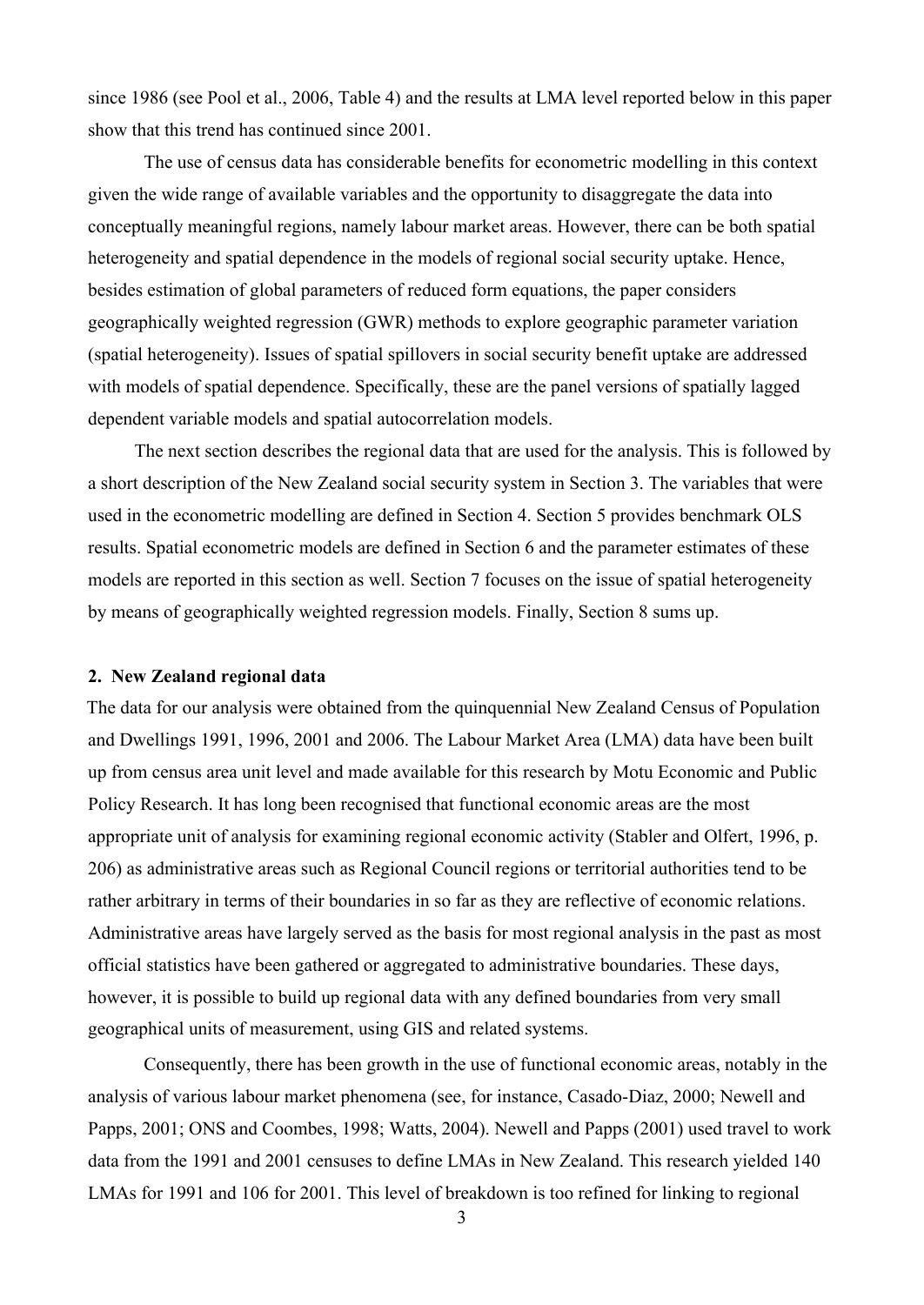characteristics that come from sources other than the census. A level of disaggregation that permits the building up of a regional analysis with a wide range of regional indicators is that of 58 LMAs. The boundaries and names of these LMAs are shown in Figure 1.

## **3. The New Zealand social security system**

The New Zealand social welfare system provides for four major transfer payments for the working age population: the unemployment benefit, the sickness benefit, the invalids benefit and the domestic purposes benefit.<sup>1</sup> A brief description of the eligibility criteria for each benefit is contained in Table 1. These taxable benefits are statutory rights as opposed to insurance based payments with eligibility continuing as long as a person meets the eligibility criteria and is under 65, at which point eligibility for New Zealand Superannuation commences.<sup>2</sup> The level of payment available under these benefits is typically modest relative to the median wage, having been reduced in value markedly in the early 1990s (Stephens, 1992), though provision exists to supplement these payments through various additional allowances for hardship, accommodation and the like.<sup>3</sup> In addition, beneficiaries with children may be eligible for the 'Working for Families Tax Credit'.<sup>4</sup>

Figure 2 shows changes over the last decade in the distribution of the overall labour force participation rate (population aged 15 and over) across LMAs, based on 1996, 2001 and 2006 census data. Figures 3 to 6 show the corresponding distributions of the four main social security benefits: unemployment, sickness, invalids and domestic purposes benefit. The mean LMA participation rate increased over the period 1996-2006 from around 65 percent to 68 percent (see also Table 2), while the mean LMA unemployment benefit rate reduced by more than half over the decade, from a little over 10 percent to less than 4 percent. At the same time, the mean LMA invalids benefit rate increased from just over 2 percent of the population to about 3.5 percent, an increase of more than half. The mean LMA sickness benefit rate decreased slightly about 0.3 percentage points from 1996 to 2001 before increasing again about 0.5 percentage points between 2001 and 2006 to a rate of about 2.8 percent in 2006. Lastly, the mean LMA domestic purposes benefit rate fell by close to 1 percentage point over the decade to a rate of about 3.9 percent in 2006.

Looking at the dispersion of values for each of the benefit rates and the participation rate between LMAs over the decade, as measured by the inter quartile range (IQR) and coefficient of

<sup>&</sup>lt;sup>1</sup> In addition to these four main benefits there exist a wide variety of other benefits for widows, orphans and veterans. Details of the available benefits, payment rates and eligibility criteria are available from http://www.winz.govt.nz/.  $2$  New Zealand superannuation is a non-means tested, non-contributory payment made to those aged 65 and over. The

gross payment for a single person living alone is currently around 50 percent of the median wage.

<sup>3</sup> In April of 1991 eligibility criteria for accessing benefits was tightened, the period before benefit payments commenced following application was increased and the average benefit payments were reduced by around 10 percent (Stephens, 1992). Despite changes in government and policy direction since then these changes have remained entrenched.

<sup>&</sup>lt;sup>4</sup> For details see http://www.workingforfamilies.govt.nz/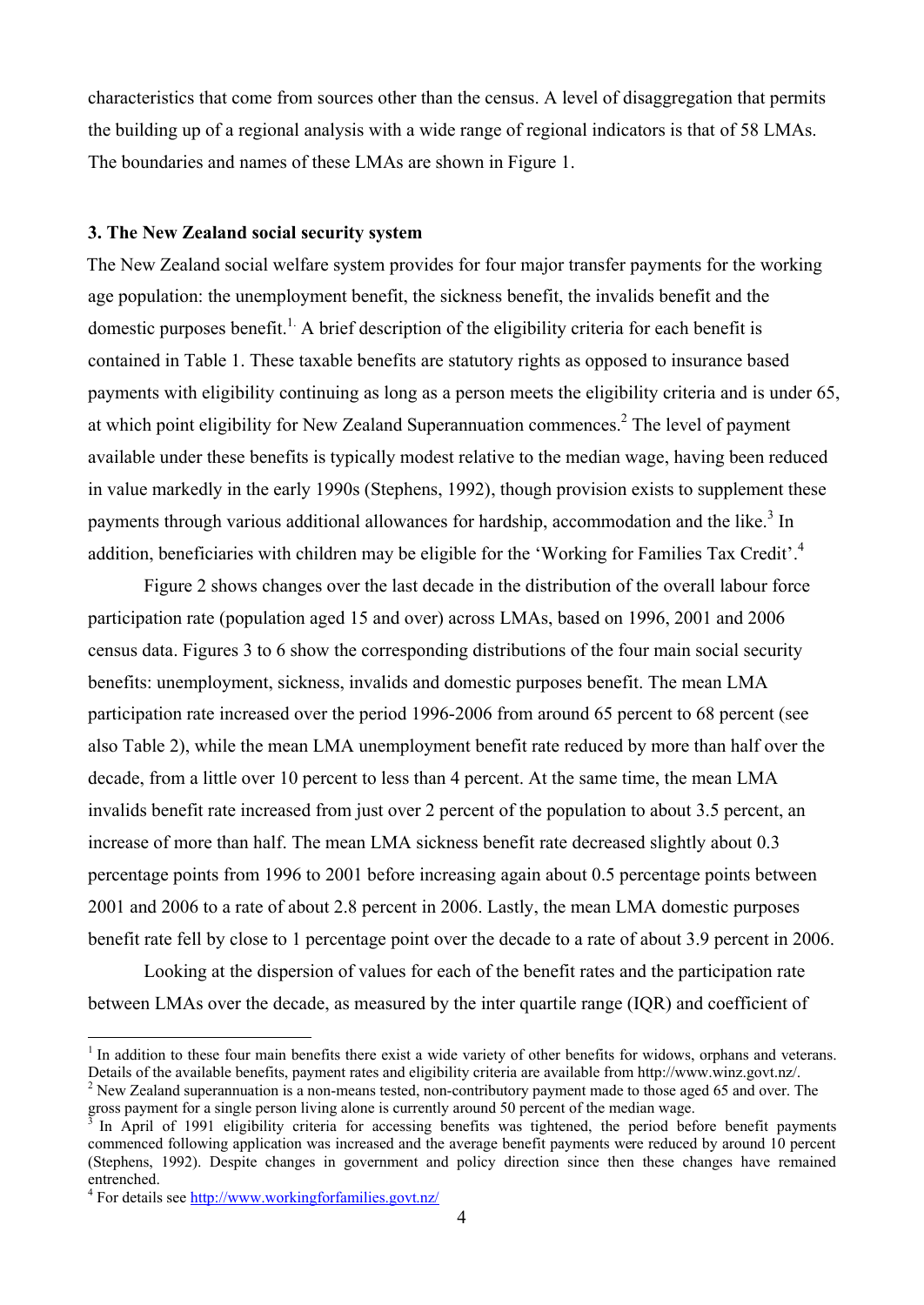variation (CV), there is evidence of increasing dispersion over the 2001-2006 sub period with increases in both the CV and IQR for all benefit types and participation rates. During the previous quinquennium, however, the inter-LMA dispersion declined in the case of the unemployment benefit rate, the sickness benefit rate and the domestic purposes benefit rate. Certainly, with respect to the invalids benefit rate, the long-term regional divergence earlier identified by Pool et al. (2006) has been reinforced by the post 2001 change.

## **4. Variables for regression analysis**

To explore determinants of the interregional and temporal variation in LMA labour force participation and benefit uptake rates, a range of variables selected to capture various features of the regional labour market. The approach adopted here is not to find the best possible model for any given benefit uptake rate, but to instead consistently apply the same set of reduced form equations to all benefit rate equations and to compare differences in structure across equations.

Given that the structure of our data is in the form of a spatial panel, it is well known that even the fixed effects estimator is inconsistent when some of the explanatory variables are endogenous. While various forms of instrumenting are available in panel settings (see, e.g., Vella and Verbeek, 1999), we take the simplest approach of lagging potentially endogenous variables and assuming that such lagged variables are uncorrelated with the idiosyncratic error term  $e_{it}$ , so that the parameter estimates may be assumed consistent. Robust standard errors are calculated throughout.

The variables used in this paper are shown in Table 3. The use of the lagged home ownership variable **(***laghomeown***)** stems from Oswald's work (1996, 1997a, 1997b, 1999) on the relationship between homeownership and unemployment. Our own work (Cochrane & Poot, 2008) on the Oswald hypothesis in the New Zealand context, using 1986 to 2001 census data, found some support for Oswald's conjecture that an increase in homeownership of 1 percentage point leads to an increase in the unemployment rate of 0.2 percentage points.<sup>5</sup>

The lagged unemployment (*lagunemployment*) variable is intended to include the past health of the local labour market, capturing the effects (if any) of hysteresis (Baddeley et. al., 1998, Pehkonen & Tervo, 1998). The qualification variable (*lagnoqual*) serves as a proxy for the stock of skill of the LMA's labour force. It is well known that the low skilled have fared poorly in the contemporary labour market with rapidly declining demand for low-skilled workers being typical of many economies (Nickell and Bell, 1995; Goux, and Maurin, 2000; Machin, 2001). There are also strong indications of a link between prevailing skills levels and rates of benefit uptake (Black et al, 2002).

 $\overline{a}$ 

 $5$  Cochrane and Poot (2008a) find coefficients ranging between 0.14 and 0.34.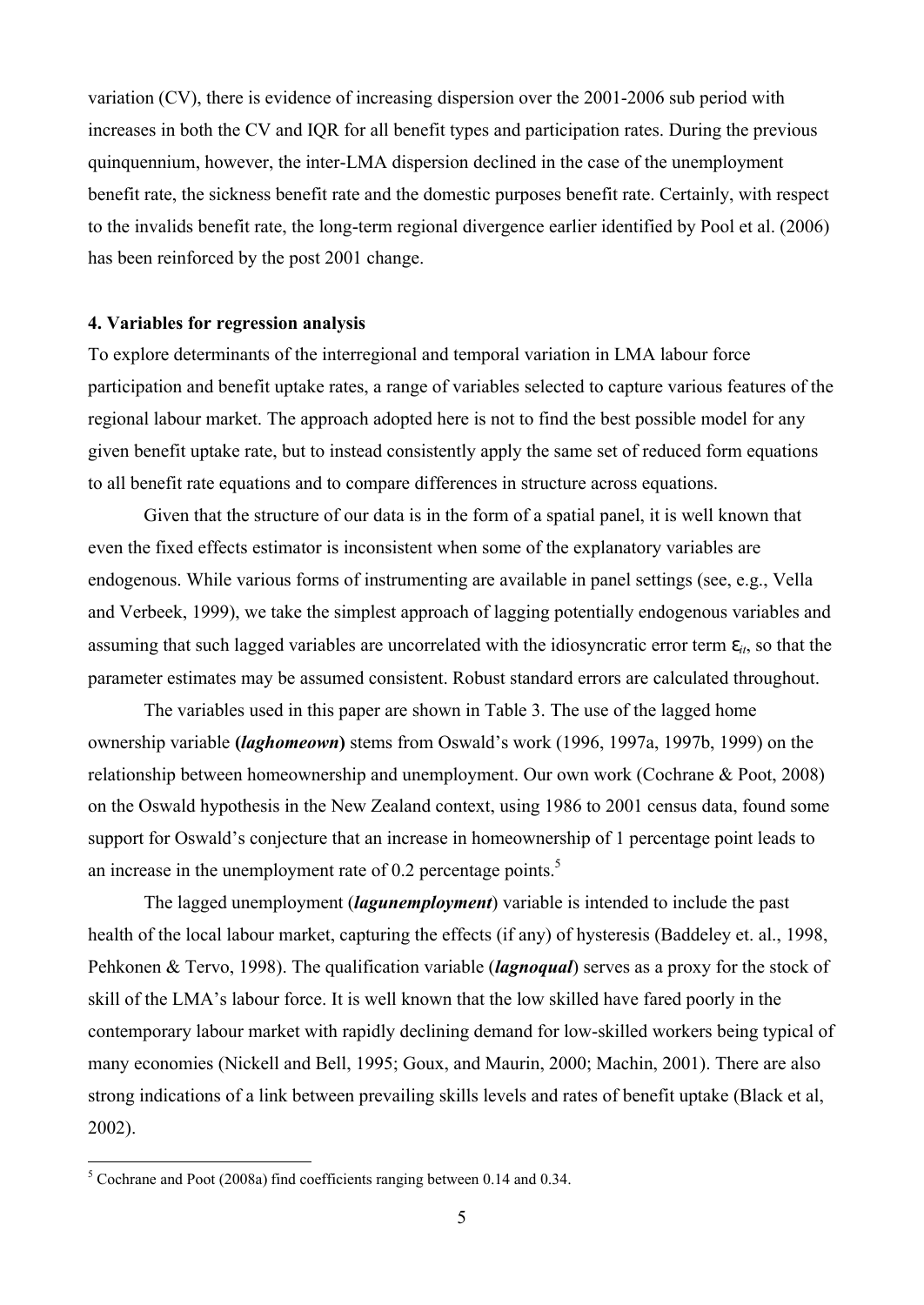Wilson et *al.* (2005) point to the impact of the age profile of the population on rates of uptake of particularly the sickness and invalids benefits in the New Zealand context. They find that around half of the rise in the invalids benefit uptake is explained by population growth, the ageing of the population, and the rise in the age of eligibility for New Zealand Superannuation. A variable (*lagoldworkingage*), reflecting our labour market focus, is used to control for this.

The variable *lagsolo***,** the percentage of single parent families, is included as solo parenthood is a prime requirement for receipt of the DPB. There is also evidence of divorce or relationship dissolution leading to ill health (Richards et al, 1997). On the other hand, there is also evidence of feedback effects from unemployment on divorce, and hence solo parenthood (see Kraft, 2001). Again, such endogeneity is at least partially controlled by the adopted lag structure.

As with other developed economies, the majority of employment growth in the post 1991 period in New Zealand has been concentrated in the service sector. As an indicator of specialisation in industries that have experienced such growth, *lagservice*, is included. Lastly, *lagmaori* is the proportion of the usually resident population that identify as Māori. The New Zealand system of ethnic classification allows for an individual to identify with multiple ethnicities hence this construct should not be seen as denoting the proportion of those who see themselves as exclusively Māori. Māori generally have poorer outcomes in the labour market in New Zealand than the Pakeha (European) majority (Chapple and Rea, 1998), although the extent to which the statistical significance of such a variable is a proxy for a number of unspecified determinants that disproportionally affect Māori or whether there is a residual 'ethnic' effect remains debatable (e.g. Gould, 2003).

The major lacuna in the available variables is the lack of a 'health' variable. Although changes in the health status of the general population has been largely discounted in the literature as a major driver of changing benefit uptake levels (e.g. Bound and Burkhauser, 1999; Beatty et al., 2000; Alcock et al., 2003; Autor and Duggan, 2003; Faggio and Nickell, 2003), it would have been desirable to investigate this specifically within the New Zealand context. Future development of this research intends to incorporate such a variable, perhaps utilising the census question on smoking, or administrative and survey health data from the Ministry of Health.<sup>6</sup>

The dependent variables, the census unemployment benefit rate (**ubrate**), census sickness benefit rate (**sbrate**), census invalids benefit rate (**ibrate**) and the census domestic purposes rate (**dpbrate**) have been calculated on the basis of the census income source question. This question asks about the sources from which an individual aged 15 years and over received personal income in the 12 months ending 31 March 2006. Hence it is not a point measure of the percentage of

 $\overline{a}$ 

<sup>&</sup>lt;sup>6</sup> In 1996 and 2006 the New Zealand census asked "Do you smoke cigarettes regularly?" and "Have you ever been a regular smoker of one or more cigarettes a day?".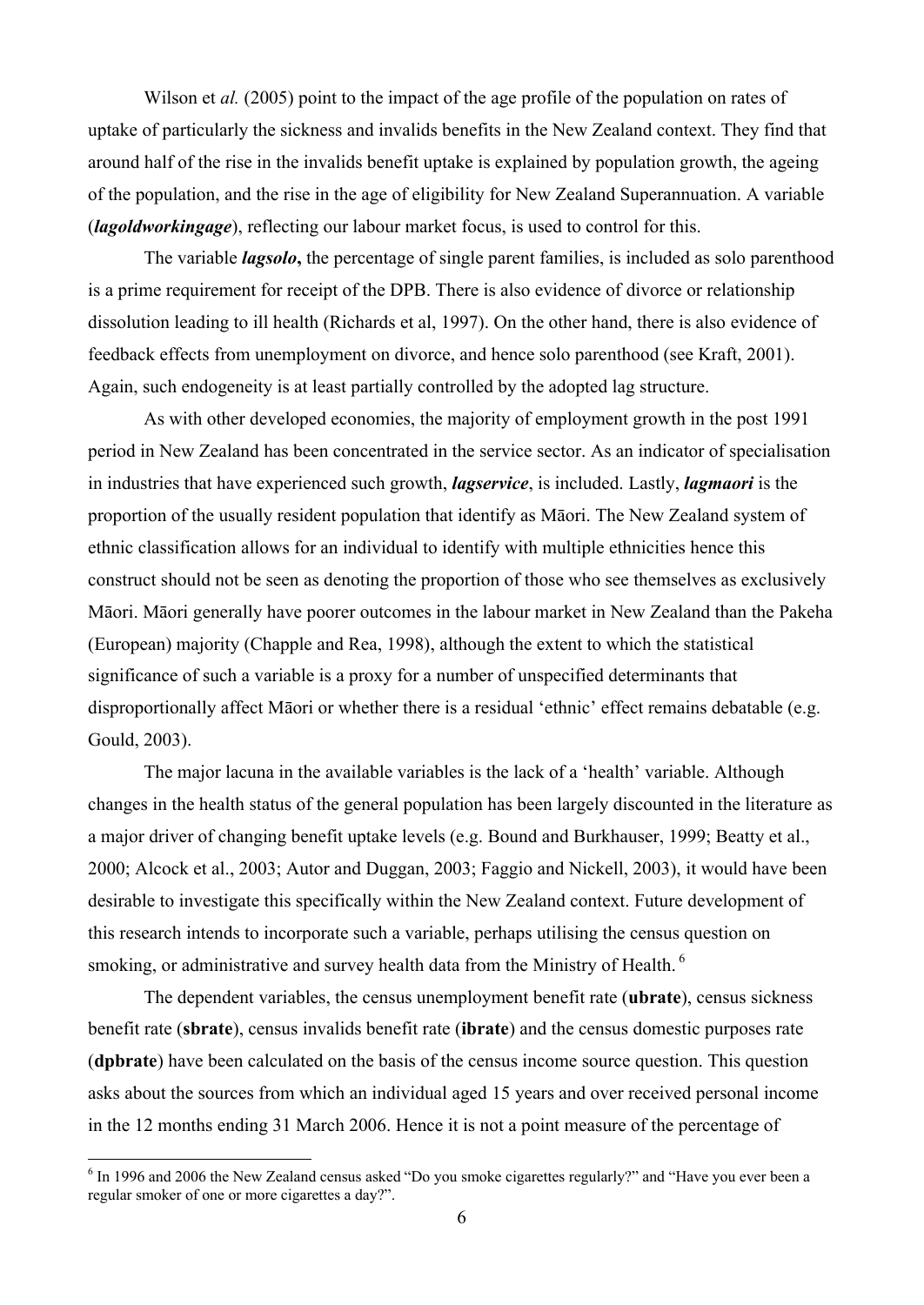persons in receipt of a benefit on census day nor does it exclude the possibility that a person has moved between benefits or between a benefit and paid employment over the course of the year. Despite these draw backs it would seem reasonable that these rates are indicative of the level of uptake of these benefits in a LMA. Further, whatever the shortcomings of this approach, no other source of this data is readily available at this regional level.

Finally, the labour force participation rate (**lfprate**) measures, as usual, the percentage of the LMA population aged 15 and over that was either employed during the week before the census or actively seeking work in the month leading up to the census.

#### **5. OLS results**

For each of the main four benefits considered, the self-reported proportion of persons receiving the benefit in the year previous to the census enumeration was regressed on the variables described above in a standard pooled OLS estimation. An identical estimation is performed for the participation rate. Because regional dummies were included, the OLS estimator turns into the Least Squares Dummy Variable (LSDV) estimator, with coefficients equal to those of the Fixed Effects (FE) estimator without fixed effects for census years. Robust standard errors were used to address concern of heteroscedasticity arising from the markedly differing populations of the LMA. The results of this regression are shown in Table 4.

Inspecting the results it can be seen that with the exception of the service sector and solo parent family variables all the selected explanatory variables are significant in at least one of the regressions. It can also be seen that where a determinant of the unemployment benefit rate and of the invalids benefit rate is significant in both equations, the signs are opposite. Thus, the sign of the Māori ethnicity variable is positive in the invalids benefit rate equation and at the same time negative in the unemployment benefit regression. Because the fixed effects estimator describes the response to within region variation over time, i.e. over the business cycle, in regions in which the Māori population has been growing faster the unemployment benefit rate reduced while the invalids benefit rate increased. This outcome could be linked to Māori on a long term benefit moving to regions where the cost of living is lower (e.g., Morrison and Waldegrave, 2002).

The Moran statistic for all the regressions, aside from that for the DPB, is significant at conventional levels indicating the presence of spatial autocorrelation in the residuals for these OLS regressions. In the presence of spatial dependence, OLS estimators are usually not optimal (Rao, 1973; Haining 1990; 2001). Moreover, variance estimates are biased downward the presence of positive spatial autocorrelation, thereby increasing the likelihood of type 1 errors (Underwood, 1997). The presence of positive spatial autocorrelation that is not taken into account in regression analysis also upwardly biases the coefficient of determination, exaggerating the fit of the model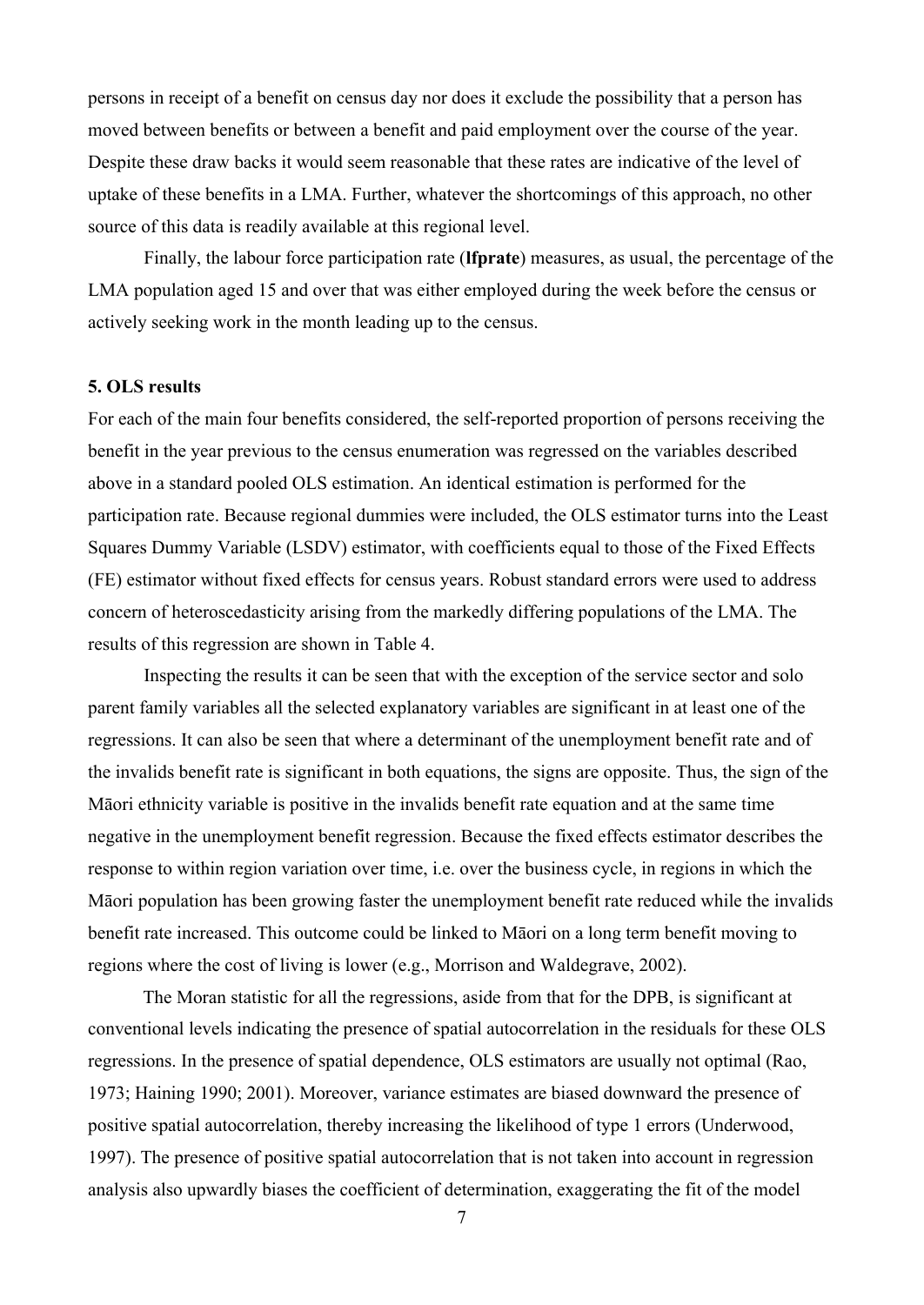Haining (1990; 2001). Consequently, neglecting the possibility of spatial autocorrelation can lead to seriously biased parameter estimates and a flawed and misleading investigation (O'Sullivan & Unwin, 2003, 28-30).

In addition to the deficiencies of the OLS estimator in the presence of spatial autocorrelation, this approach also fails to utilise the panel nature of the data. This is particularly serious in cases such as our modelling as it is highly unlikely that all the factors influencing the uptake of benefits or the decision to participate in the labour force will be observed. As it is quite likely that some of the omitted variables will be correlated with the included variables, OLS will yield biased parameter estimates.

#### **6. Spatial econometric models**

 $\overline{a}$ 

Given the difficulties that the presence of spatial dependence in data presents for OLS estimators a number of methods, by now relatively well known, have been developed to account for spatial dependence. Commonly this is done in one of two ways. The first is spatial lag dependence, which pertains to spatial correlation in the dependent variable. The alternative is spatial error dependence in which the error terms are spatially correlated (Anselin, 1988).<sup>7</sup> In the former case, spatial dependence is incorporated by including a function of the dependent variable observed at other locations on the right hand side (Anselin, 1988, p. 5)

$$
y_i = g(\mathbf{y}_{j_i}, \mathbf{\Theta}) + \mathbf{x}'_i \mathbf{\beta} + \varepsilon_i, \tag{1}
$$

where *Ji* includes all the neighbouring locations *j* of *i*. However, *i* is not treated as a neighbour of itself. Hence  $J_i$  is constrained such that  $j \neq i$ . While the function *g* can be very general, and even non-linear, it is typically simplified by using a spatial weights matrix. In matrix notation then, simplifying *g* through the use of the spatial weights matrix **W**, we have the spatial lag model, what has been called the 'mixed regressive, spatial autoregressive model' (Anselin, 1988) as shown in equation (2):

$$
y = \rho Wy + X\beta + \varepsilon
$$
 (2)

 $<sup>7</sup>$  Anselin (forthcoming, p. 5) draws attention to other less common approaches, such as the spatial cross-regressive</sup> models of Florax and Folmer (1992).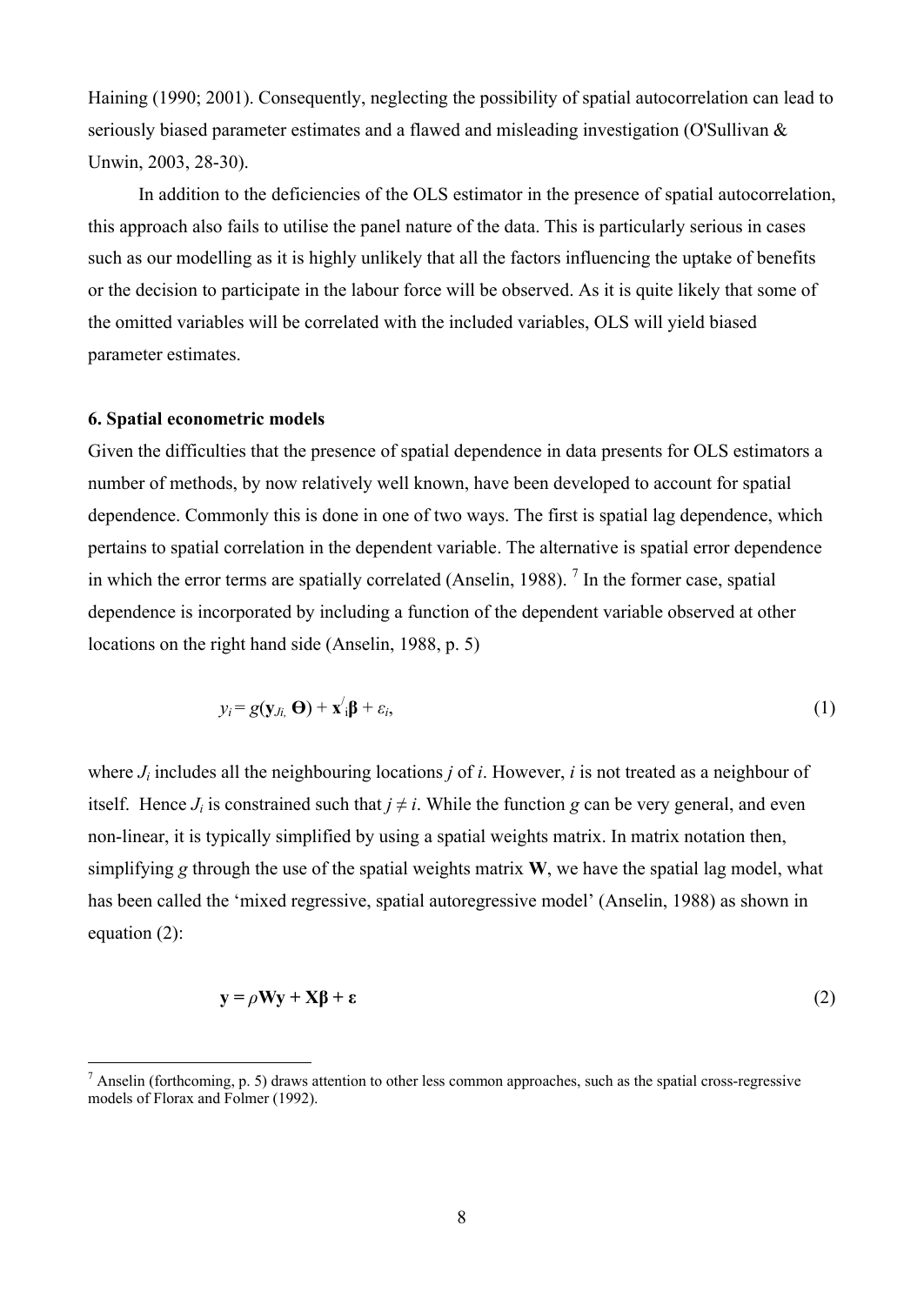with ρ being the spatial autoregressive coefficient and **ε** a vector of independent and identically distributed (i.i.d.) error terms. $8$ 

In the latter instance, that of the spatial error dependence, spatial dependence is introduced not through the inclusion of an additional variable in the model but rather by specifying a spatial process for the random disturbance term (Anselin, forthcoming). Formally, in the case of a spatial auto regressive process  $(SAR)$ , we have:<sup>9</sup>

$$
y = X\beta + \varepsilon, \text{ with } \varepsilon = \lambda W\varepsilon + u,
$$
\n(3)

where **y** is a vector of observations on the dependent variable, **W** is the spatial weights matrix, **X** is a matrix of observations on the explanatory variables, **ε** is a vector of spatially autocorrelated error terms, **u** a vector of i.i.d. errors, and *λ* and **β** are parameters (Anselin, 2001, 2005, forthcoming).

Extension of the cross sectional spatial lag model of equation (1) to a panel is relatively straight forward (Anselin et al., forthcoming). Starting with the cross sectional spatial weights matrix  $W_N$  where the subscript N denotes the matrix dimension, and the weights are assumed constant over time, the full weights matrix for a panel of *T* time periods becomes

$$
\mathbf{W}_{NT} = \mathbf{I}_T \otimes \mathbf{W}_N, \tag{4}
$$

where  $I_T$  is an identity matrix of dimension *T*. From this it follows that for the spatially lagged dependent variable (**Wy**) we have:

$$
\mathbf{W}\mathbf{y} = \mathbf{W}_{NT}\mathbf{y} = (\mathbf{I}_T \otimes \mathbf{W}_N)\mathbf{y}.
$$
 (5)

This leads to the specification of the spatial panel lag model as:

$$
\mathbf{y} = \rho \left( \mathbf{I}_T \otimes \mathbf{W}_N \right) \mathbf{y} + \mathbf{X} \boldsymbol{\beta} + \boldsymbol{\epsilon},\tag{6}
$$

with ρ being again the spatial autoregressive coefficient.

 $\overline{a}$ 

Turning to the spatial error model we have, following the derivation above, a vector of spatially lagged error terms (**Wε**) such that;

<sup>&</sup>lt;sup>8</sup> The spatial autoregressive coefficient indicates the degree to which the dependent variable at location  $i, y_i$ , is influenced by the values of *y* in neighbouring areas, *yJi.* .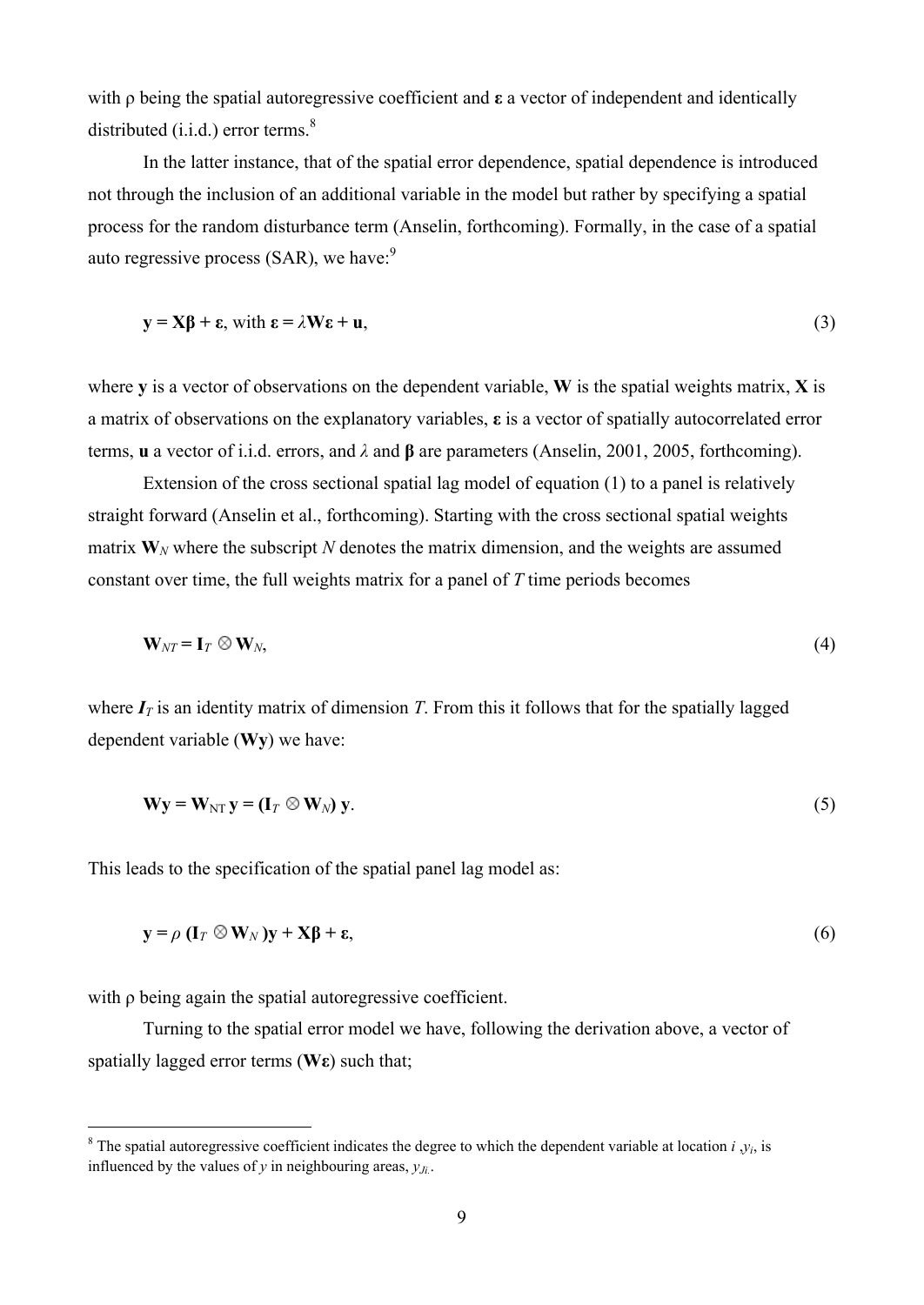$$
\mathbf{W}\boldsymbol{\varepsilon} = \mathbf{W}_{NT}\boldsymbol{\varepsilon} = (\mathbf{I}_T \otimes \mathbf{W}_N)\boldsymbol{\varepsilon}
$$
\n(7)

and

 $\overline{a}$ 

$$
\mathbf{y} = \mathbf{X}\mathbf{\beta} + \mathbf{\varepsilon}, \text{ with } \mathbf{\varepsilon} = \lambda(\mathbf{I}_T \otimes \mathbf{W}_N) \mathbf{\varepsilon} + \mathbf{u}
$$
\n(8)

with λ being the autoregressive error parameter and **u** a vector of i.i.d. errors.

## *Spatial weights*

Before considering the estimation of the benefit and participation regressions using spatial panel techniques it is necessary to consider the construction of the spatial weights matrix used to specify the spatial relation between LMAs. Unfortunately, though the selection of the spatial weights matrix is a crucial decision in a spatial econometric analysis, there exists no clear cut means of making this decision with most such decisions being done in an ad hoc fashion governed primarily by convenience, convention and rules of thumb (Griffith, 1996, p  $65$ ).<sup>10</sup> The difficulties entailed in this decision are compounded also by the plethora of different specifications available. Getis and Aldstadt (2004) identified no fewer than eight commonly used methods and a wide range of lesser known ones, while Conley & Topa (2002) expand the number of possibilities to include non-spatial metrics $11$ 

In this paper the weights matrix is constructed on the basis of the reciprocal of the squared travel time between the major urban centres of each LMA. The matrix takes a block diagonal form, as shown in equation (4) above. Effectively, LMAs in one time period form an interacting block with no neighbours in another time period. Alternatively this can be interpreted as there being an infinite distance between any LMAs in a specific time period and all other LMAs at other points in time. Before carrying out spatial regressions, the weights matrix has been row standardised. This Because our adopted specification, linked to the squared travel time, leads to a weights matrix that is rather dense, particularly in row standardised form, alternative weights matrices will be considered (and their impact on the model likelihood score compared) in future research.

conditional autoregressive processes (CAR) and spatial moving average (SMA) processes (Anselin, forthcoming).  $10$  Stetzer (1982) and Florax and Rey (1995) find that over-specification of the spatial weights matrix leads to a loss of statistical power while under-specification induces an increase in power in the presence of positive spatial auto correlation , and a loss in power in the presence of negative spatial correlation. Both under- and over-specification

<sup>&</sup>lt;sup>9</sup> While the spatial process is commonly modelled as SAR a number of other processes are possible including

produce an increase in the mean squared error for spatial econometric models (Griffith, 1996, p 66-67). <sup>11</sup> Getis and Aldstadt cite bandwidth distance decay, Gaussian distance decline and tri-cube distance decline functions

as examples. To this list should be added their own AMOEBA methodology (Aldstadt & Getis, 2006)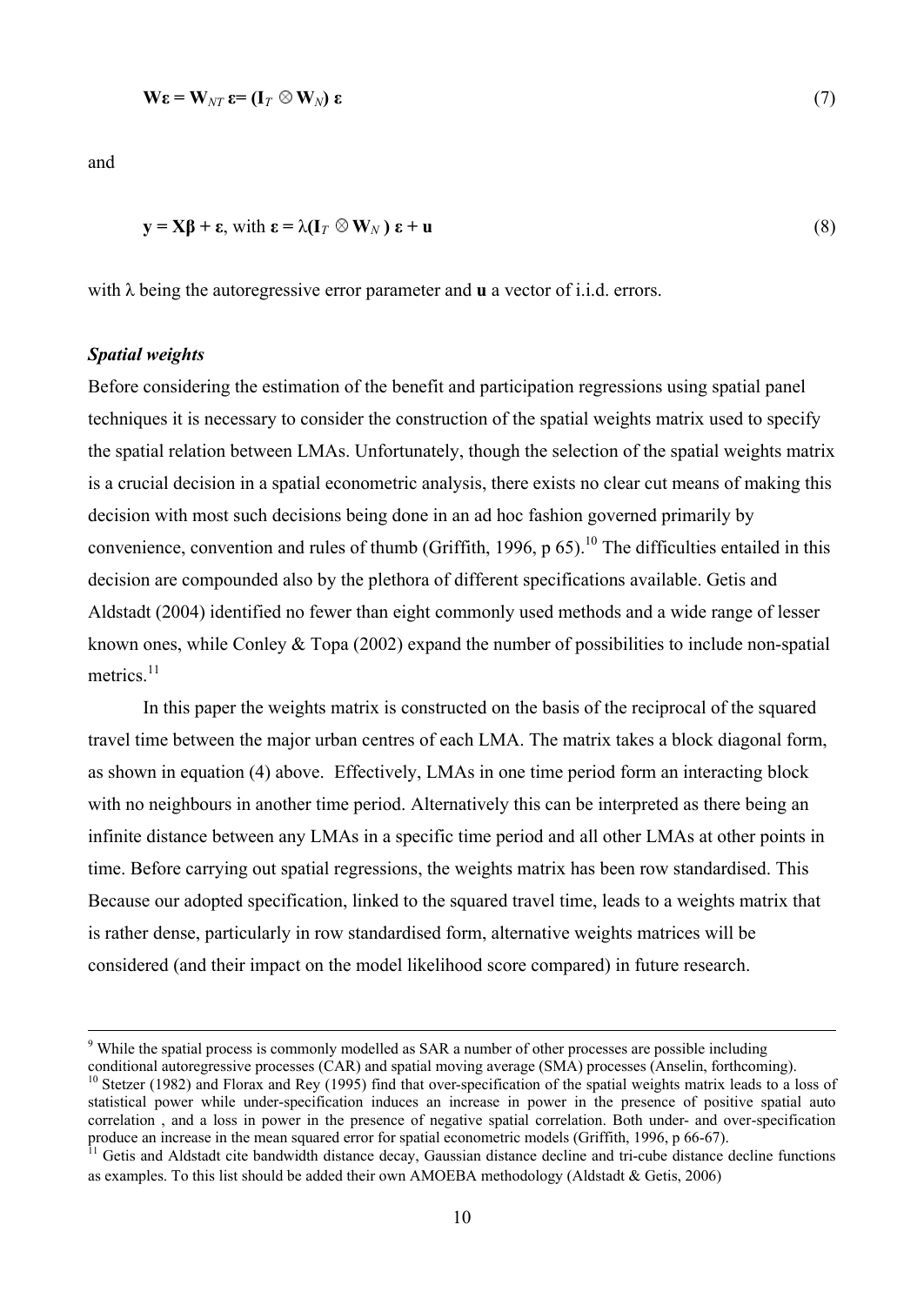## *Spatial panel results and comparison with OLS estimator*<sup>12</sup>

Table 5 contains the results of spatial panel models (with regional dummies) while Table 6 shows a comparison of the results of the OLS, lag and error models. In general there is strong agreement between the OLS and spatial panel models as to what variables are significant and the sign on the coefficients of the significant variables. The overall fit of the models is very high, although inflated by the regional dummy variables. $^{13}$ 

For the participation rate all estimates identify the lagged no qualification variable as significant, with parameter estimates ranging from  $-0.088$  (lag model) to  $-0.123$  (OLS). The inverse relationship between the lack of qualifications and labour force participation is a plausible result. Similarly, there is evidence of the usual discouraged worker effect (an inverse relationship between labour force participation and unemployment rates) but it is not significant in the spatial lag model. The positive impact of growth in the number of older workers (aged 50-64) on LMA labour force participation is the result of the increase in the age of eligibility of New Zealand superannuation that was phased in during the 1990s (but again not significant in the spatial lag model). In the lag model, the lagged home ownership variable is significant with a negative parameter (higher homeownership lowers labour force participation and also increases unemployment benefit uptake, along the lines of the Oswald hypothesis – see the unemployment benefit regressions). However, in neither the OLS nor error models does this variable approach significance. The lagged Māori variable is significant in the spatial error model (again with a negative coefficient) and very close to significance at the 5 percent level in the lag model, with similar parameter estimates of –0.118 and –0.129 respectively. The spatial correlation coefficient is between 0.2 and 0.3, but not significant at the 5 percent level in the spatial lag model.

The results for the unemployment benefit are unambiguous, the lagged home ownership and no qualifications variables are significant with positive coefficients – indicating increased unemployment benefit levels with higher homeownership and lower qualifications – while the lagged Māori variable is significant with a negative coefficient across all three estimators. The parameter estimates for the homeownership level are between 0.094 (lag) and 0.126 (OLS), around one half of the parameter estimate in Cochrane and Poot (2008). In that research, however, the dependent variable was the unemployment rate as opposed to the unemployment benefit uptake rate here. The spatial lag model for the unemployment benefit suggests a relatively high level of spatial correlation (*r* is about 0.4), which is consistent with spatial econometric research on local German

 $\overline{a}$ 

 $12$  All calculations in this paper where performed in Stata 10 utilising the lag and error .ado files provided by Maurizio Pisati (maurizio.pisati@galactica.it) and the GWR .ado of Mark S. Pearce  $(m.s.peace@nc.l.ac.uk)$ . Both of which are available from the Stata .ado repository.

<sup>&</sup>lt;sup>13</sup> OLS models without regional dummies had *R*-square ranging from 0.55 for the invalids benefit rate equation to 0.88 for the domestic purposes benefit rate equation.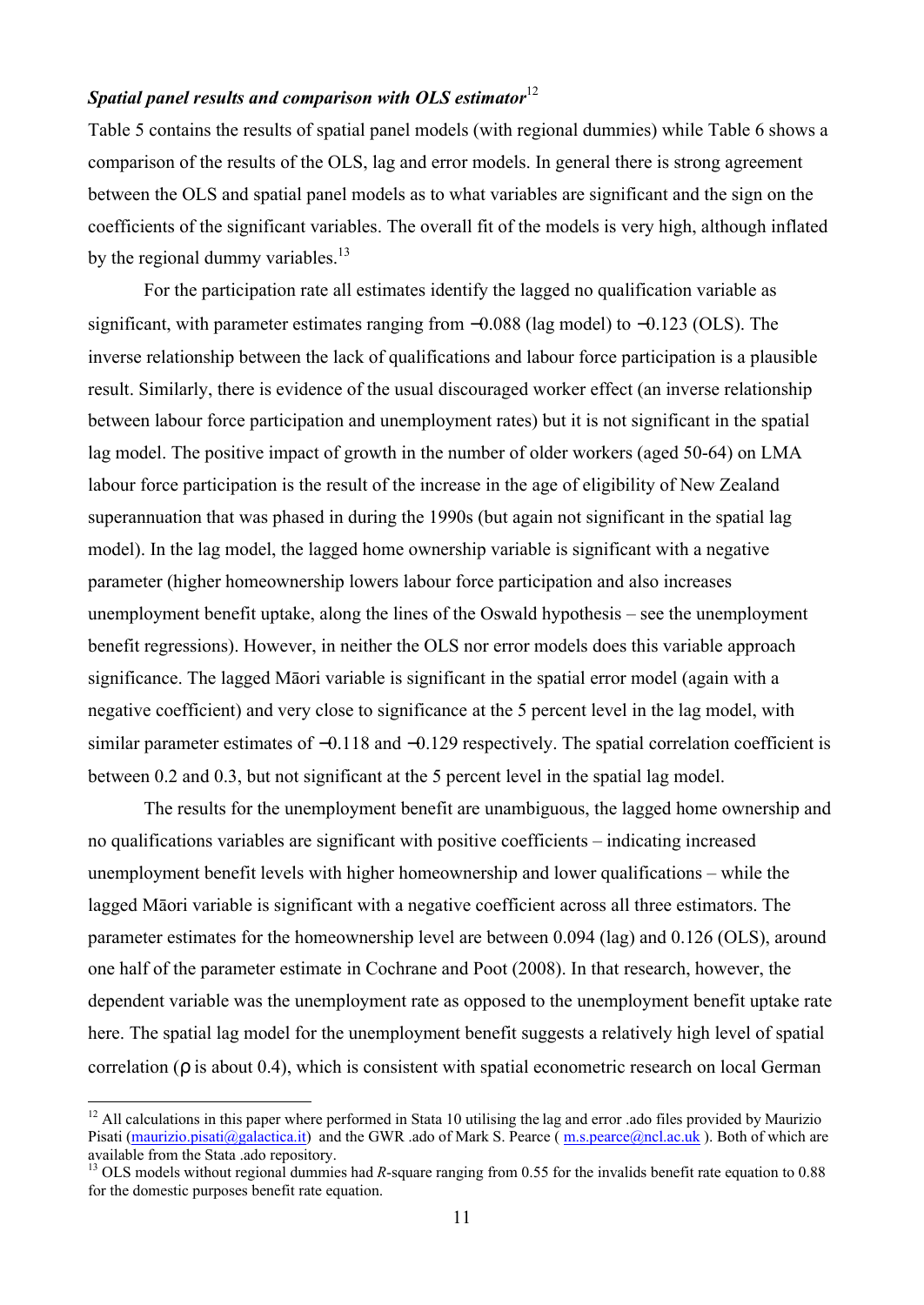labour markets by Longhi et al. (2006) who found that while wages tend to be 'sticky' over time, unemployment rates have high spatial persistence.

In respect of the estimates for the sickness benefit the three estimators agree on the significance of the lagged unemployment rate (positive coefficient). This suggests that sickness benefit take up is countercyclical and this is consistent with labour force participation being procyclical. The sickness benefit take up is a form of hidden unemployment of lower skilled workers in declining and peripheral regions, as suggested by Beatty et al. (2000). Perhaps rather surprisingly, the lagged no qualification variable is statistically significant with a negative sign, indicating that in LMA where the proportions of low skilled workers declined relatively fast, sickness benefit receipt uptake increased. This may be indicative of a transformation process in which new jobs are taken up by the relatively higher skilled younger workers, whereas the less favourable labour market for older workers may lead to worsening health outcomes, or the use of the sickness benefit as a substitute for the unemployment benefit. Interestingly, the extent of spatial correlation in the spatial lag model is in the sickness benefit rate equation similar to that of the unemployment benefit rate equation (with *r* about 0.4 in both cases).

The parameter estimates for the invalids benefit are fairly clear cut with the lagged older worker and Māori variables both being significant and positive for all three estimators. A relatively fast increase in the population aged 50 to 64 does lead to a greater invalids benefit uptake. Again this is consistent with the process of outflows of older unskilled workers in peripheral regions from employment to non-employment leading disproportionally to increases in invalids benefit uptake rather than unemployment benefit uptake (the old working age coefficients in the unemployment benefit equation was negative as we saw earlier, which is consistent with this interpretation). This phenomenon may be particularly relevant for Māori. The error model additionally finds a significant negative coefficient on the lagged homeownership variable, i.e. an increase in homeownership in a region leads to a lower invalids benefit uptake. We have seen earlier that greater homeownership leads to longer job search (the Oswald effect) but it is possible that the associated wealth effect discourages a flow from the unemployment benefit roll to the long term disability benefit roll.

Lastly the domestic purposes benefit estimates agree across all three estimators, finding significant positive coefficients on the lagged no qualifications variable and significant negative coefficients on the lagged older working age variable. Both these results are as expected since single parenthood is more common among less educated persons and there is also an age composition effect in that the domestic purposes benefit uptake would be greater in relatively more youthful regions. Neither the invalids benefit nor the domestic purposes benefit equations suggest statistically significant spatial correlation. For the domestic purposes benefit model, this is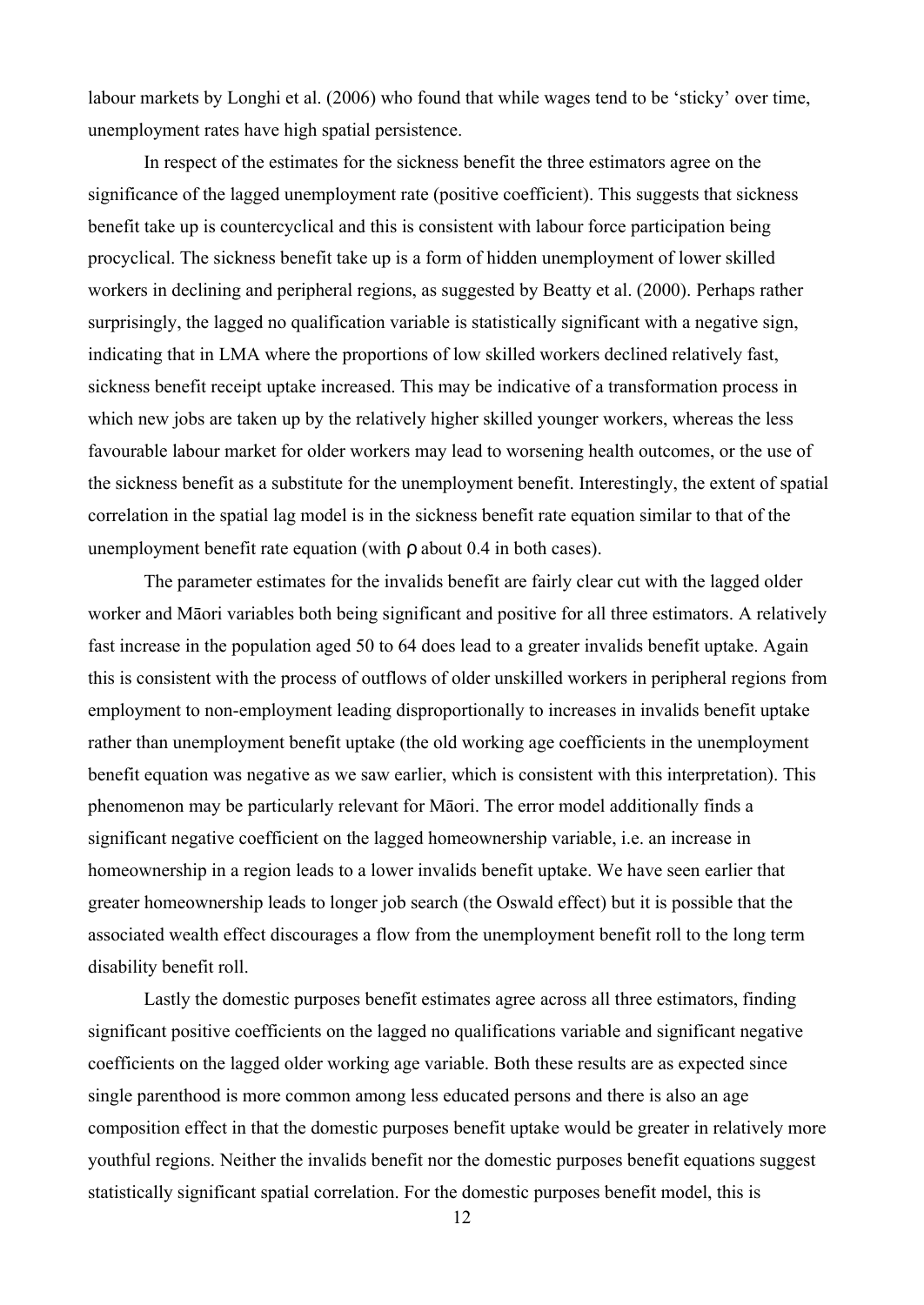consistent with Moran's *I* in the OLS model not being statistically significant, but the discrepancy between Moran's *I* result for the OLS model of the invalids benefit rate and the corresponding spatial correlation parameters in Table 5 is surprising.

## **7. Geographically weighted regression models**

The spatial lag and error models presented above are global in nature, in that they return a unique parameter estimate for each variable and a form of spatial dependency that applies to all regions equally. In addition to spatial dependency, the possibility of non-stationarity of parameter estimates arising from spatial heterogeneity is also of interest. Such non-stationarity may arise from specific forms of spatial heterogeneity in the data. For instance, not all LMAs are likely to be equally influenced by the surrounding LMAs. Highly accessible LMAs, say metropolitan areas with dense road nets and large concentrations of economic activity, will exert stronger effects on their neighbours than relatively isolated and peripheral regions (Longhi et al, 2006, p 723).

To account for spatial heterogeneity a number of locally linear spatial models have been developed, notably the spatial expansion model of Casetti (1972, 1992), the DARP model proposed by Casetti (1982) and Casetti and Can (1998) and, probably best known of all, the family of nonparametric locally linear regression models introduced in McMillen (1996), McMillen and McDonald (1997) and Brunsdon et al. (1996). The latter models are often called geographically weighted regression (GWR) models (LeSage, 1998). While a detailed discussion of the derivation of the GWR estimator will not be entered into here, a particularly concise treatment can be found in LeSage (1998, 154-156). The main distinguishing feature of the GWR methodology is the use of a distance weighted sub-sample of observations to produce locally linear estimates for every point in space. This maybe thought of as analogous to a kernel density estimator.

Table 7 reports the results of the test to determine whether the GWR model describes the data significantly better than the global regression model. The results for the 1996, 2001 and 2006 cross sections indicate that the GWR model describes the data in some instances in the 1996 and 2001 cross sections better than in global model. However, this does not hold true for the 2006 period. It appears that the buoyant labour market conditions of 2006 coincided with a decrease in heterogeneity in modelling labour market and benefit uptake outcomes, although we earlier saw that the statistical dispersion of the distribution of outcomes across LMAs has in fact seen a long-term upward trend.

Table 8 investigates spatial heterogeneity in the individual explanatory variables for each of the benefit types and the participation rate. The interesting conclusion from this table is that five of the seven instances of statistically significant spatial heterogeneity involved the lagged Māori variable. This suggests that the extent to which the Māori variable proxies for an unmeasured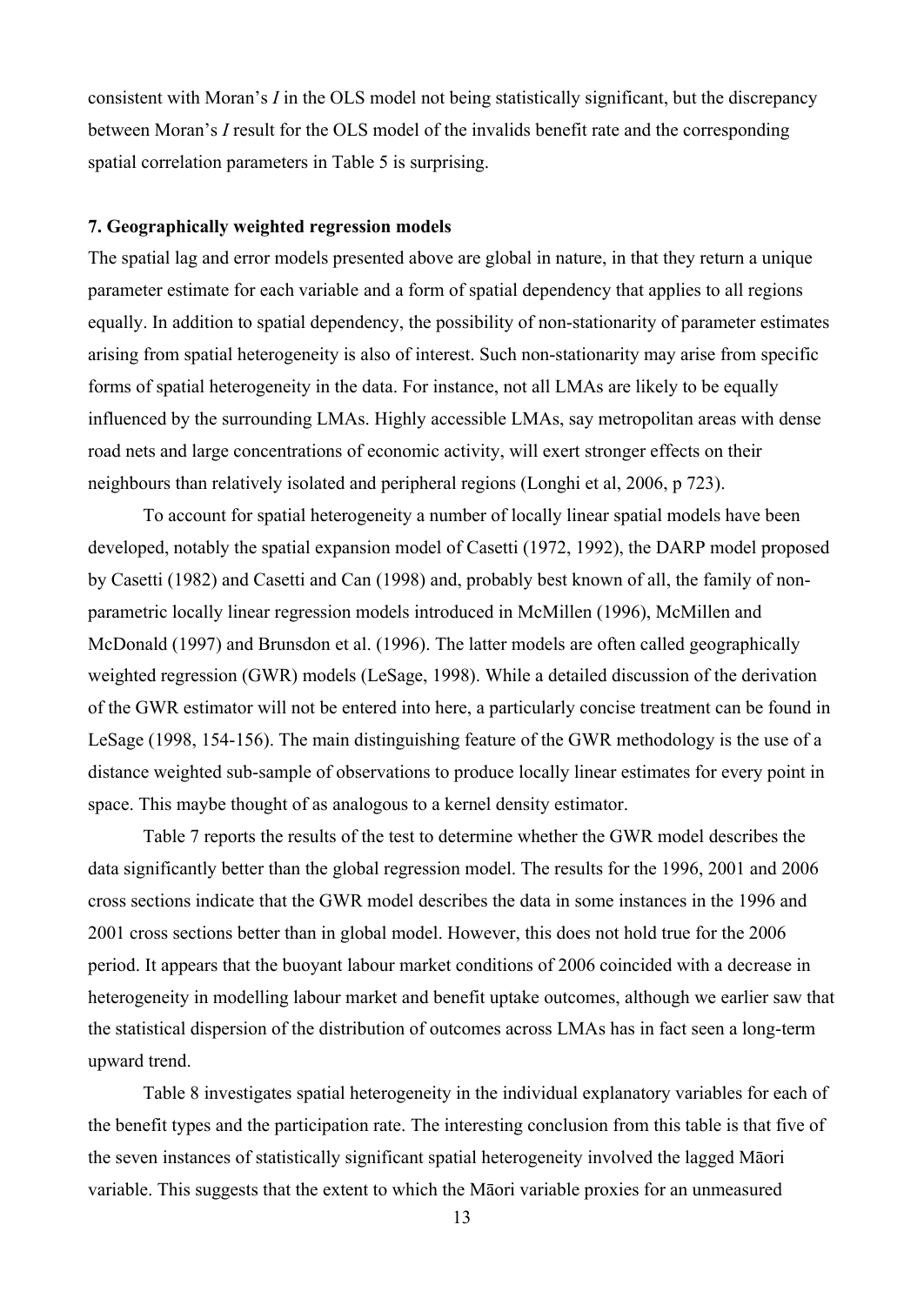disadvantage or ethnic preferences effect varies across regions of New Zealand. This would merit further investigation.

#### **8. Conclusion**

In this paper we investigated the extent to which the spatial-temporal variation in local labour market outcomes and social security benefit uptake can be linked to compositional effects regarding the workers' human capital and demographic characteristics, the level and composition of labour demand, and the geography of local labour markets. While there have been many studies that link local labour market outcomes to a range of demand and supply factors, the consideration of spatial spillovers has been hitherto a rather neglected area of research in New Zealand.

On the whole, we find that geography matters. Conventional fixed effect panel models fail the test of spatially independent errors, except in the case of the domestic purposes benefit rate. Thus, the non-spatial models may lead to inefficient and biased parameter estimates that can be improved upon by imposing a specific spatial structure. Such models were estimated and yielded statistically more satisfactory, but often qualitatively similar results to OLS. Nonetheless, the use of spatial models provided additional benefits in that they can give insights into the nature of spatial spillovers: the likelihood that behaviour in one region is affected by outcomes in other regions (the spatial lag model) or the possibility that exogenous shock impacting on regions may be spatially correlated (e.g., for reasons linked to infrastructure and land use).

In the case of the unemployment benefit rate and the sickness benefit rate, we saw evidence of the former: high unemployment and sickness benefit uptake are spatially clustered and the patterns are persistent over time, which is confirmed by the spatial lag model providing the best explanation. On the other hand, with respect to the invalids benefit and the domestic purposes benefit, such spatial spillovers are not apparent and indeed they may be harder to justify theoretically. In the case of labour force participation, spatial spillovers can be both in the form of spatial lags (although with our data only significant at the 10 percent level) and in the form of spatial error promulgation. This is plausible in terms of the mechanisms that underlie local labour market outcomes, such as wage setting behaviour, interregional migration and the impact of national exogenous shocks such as exchange rate changes being affected by industrial structure, which is partially determined by geography.

Finally, we find that the evidence of cross-sectional spatial heterogeneity at the level of the 58 LMAs is only weak, and the least detectable in 2006. This provides some support for the stability and interpretation of the estimated coefficients. The only exception to this is the apparent spatial instability of the coefficient of the ethnicity variable. As noted earlier, this issue warrants further investigation.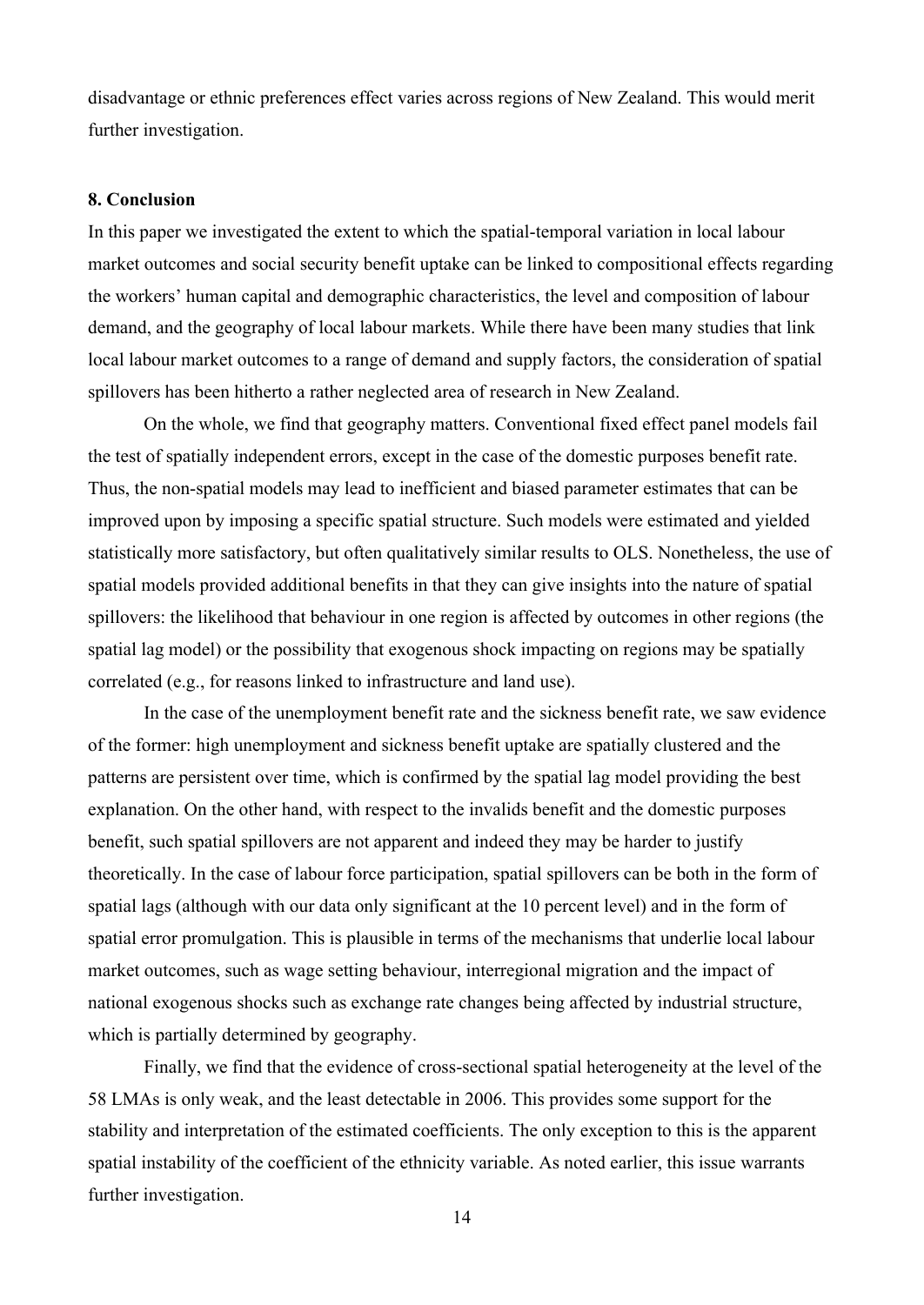#### **References**

- Alcock, P., Beatty, C., Fothergill, S., MacMillan, R., & Yeandle, S. (2003). *Work to Welfare: How Men Become Detached from the Labour Market.* Cambridge: Cambridge University Press.
- Aldstadt, J., & Getis, A. (2006). Using AMOEBA to Create a Spatial Weights Matrix and Identify Spatial Clusters. *Geographical Analysis, 38*, 327-343.
- Anselin, L. (1988). *Spatial Econometrics: Methods and Models*. Dordrecht: Kluwer Academic.
- Anselin, L. (2001). Spatial Econometrics. In B. Baltagi (Ed.), *Companion to Econometrics*. Oxford: Basil Blackwell.
- Anselin, L. (2005). *Exploring Spatial Data with GeoDa: A Workbook*. Urbana-Champaign: Spatial Analysis Laboratory, Department of Geography, University of Illinois.
- Anselin, L. (forthcoming). Spatial Regression. In A. S. Fotheringham & P. Rogerson (Eds.), *Handbook of Spatial Analysis*.
- Anselin, L., et al. (forthcoming). Spatial Panel Econometrics,. In L. Matyas & P. Sevestre (Eds.), *The Econometrics of Panel Data, Fundamentals and Recent Developments in Theory and Practice* (3rd ed.).
- Autor, D. H., & Duggan, M. G. (2003). The rise in the disability rolls and the decline in unemployment. *Quarterly Journal of Economics, 118:*, 157-206.
- Baddeley, M., Martin, R., & Tyler, P. (1998). Transitory Shock or Structural Shift. The Impact of the early 1980's Recession on British Regional Unemployment. *Applied Economics, 30*, 19- 30.
- Bartik, T.J. (2002) Spillover Effects of Welfare Reforms in State Labor Markets, *Journal of Regional Science*, 42(4), 667-701.
- Baxendine, S., Baxendine, S., Cochrane, B., Pool, I. and Poot, J. (2005) New Zealand Regions 1986-2004. Regional Social Security Benefit Usage and the Labour Market. Paper presented at the conference *On the Frontiers: New Public Good Research on Population, Migration and Community Dynamics*, March 30 - April 1, Wellington.
- Beatty, C., S Fothergill, & Macmillan, R. (2000). A theory of employment, unemployment and sickness. *Regional Studies, 34*(7), 617-630.
- Beatty, C., S. Fothergill, & Powell, R. (2007) Twenty Years On: Has the Economy of the UK Coalfields Recovered? *Environment and Planning*, A 39(7): 1654-1675.
- Black, D., Kermit, D. and Sanders, S. (2002) The impact of economic conditions on participation in disability programs: evidence from the coal boom and bust. *AmericanEconomic Review* 92: 27–50.
- Bound, J., & Burkhauser, R. V. (1999). Economic analysis of transfer programs targeted on people with disabilities. In O. Ashenfelter & D. Card (Eds.), *Handbook of Labor Economics* (Vol. 3C, pp. 3417-3528). Amsterdam: North-Holland.
- Brunsdon, C., A. S. Fotheringham, and M.E. Charlton. (1996) "Geographically weighted regression: A method for exploring spatial non-stationarity", Geographical Analysis, Volume 28, pp. 281-298.
- Casado-Diaz, J. M. (2000). Local Labour Market Areas in Spain. *Regional Studies, 34*(9), 843-856.
- Casetti, E. (1982) "Drift Analysis of Regression Parameters: An Application to the Investigation of Fertility Development Relations", Modeling and Simulation 13, Part 3:, pp. 961-66.
- Casetti, E. and A. Can (1998) "The Econometric estimation and testing of DARP models." Paper presented at the RSAI meetings, Sante Fe, New Mexico.
- Chapple, S., & Rea, D. (1998). Time series analysis of disparity between Mäori and non-Mäori labour market outcomes in the Household Labour Force Survey. *Labour Market Bulletin*(1&2), 127-144.
- Cochrane, W. and Poot, J. (2008) Homeownership and the New Zealand Labour Market. In: PS Morrison (ed) *Labour, Employment and Work in New Zealand - Proceedings of the Twelfth Conference*. Victoria University of Wellington, in print.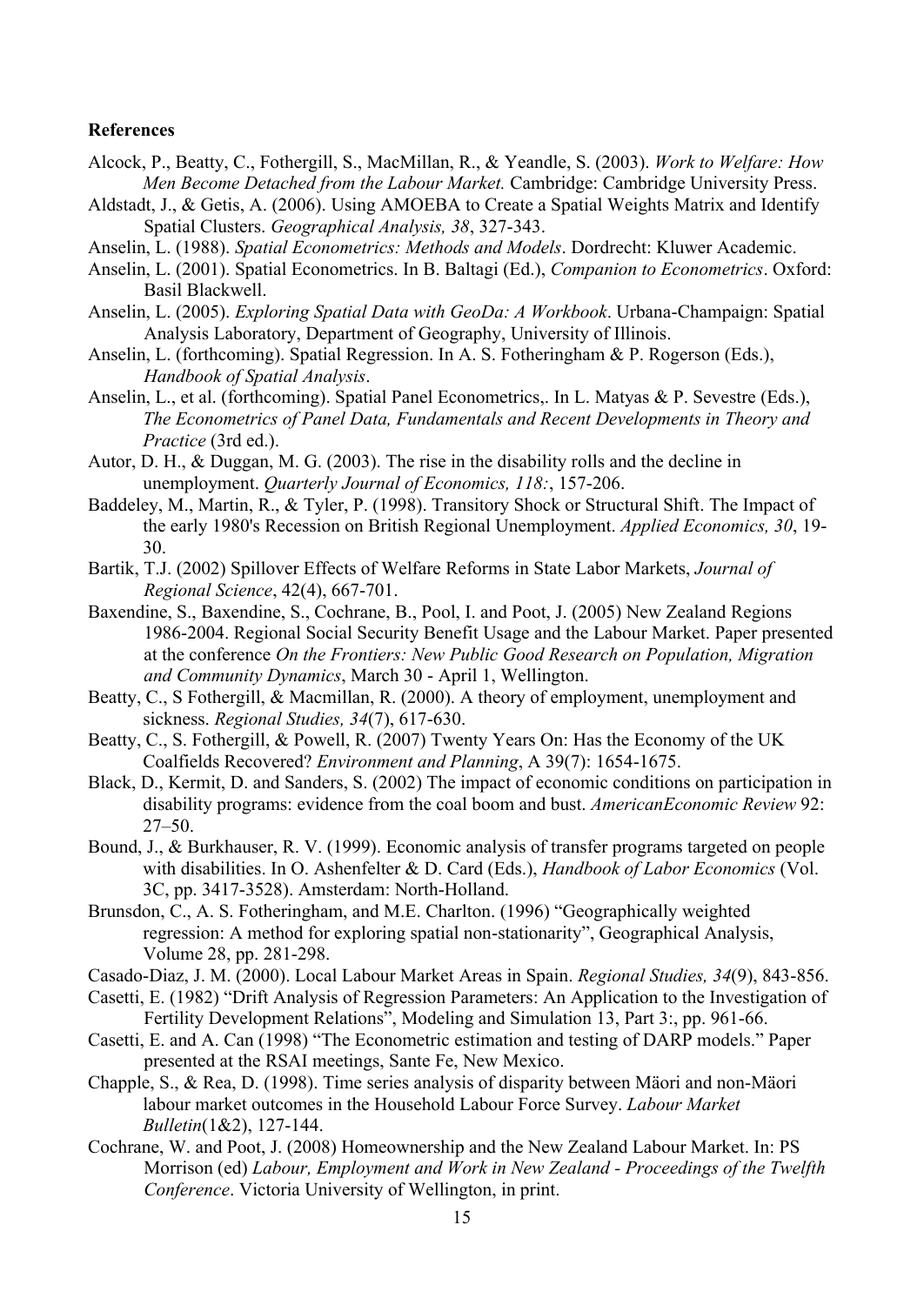- Conley, T. G., & Topa, G. (2002). Socio-Economic Distance and Spatial Patterns in Unemployment. *Journal of Applied Econometrics, 17*(4).
- Faggio, G., & Nickell, S. (2003). The rise in inactivity among adult men. In R. Dickens, P. Gregg & J. Wadsworth (Eds.), *The Labour Market Under New Labour* (pp. 40-52). Basingstoke: Palgrave Macmillan.
- Florax, R., & Folmer, H. (1992). Specification and Estimation of Spatial Linear Regression Models: Monte Carlo Evaluation of Pre-Test Estimators. *Regional Science and Urban Economics, 22*, 405-432.
- Getis, A., & Aldstadt, J. (2004). Constructing the Spatial Weights Matrix Using a Local Statistic. *Geographical Analysis, 36*(2), 90-104.
- Gould, J. (2003) Māori-Pakeha Occupational Segregation and Earnings Differentials: A Comment. *New Zealand Population Review*, 29(2), 1-10.
- Goux D, & Maurin, E. (2000). The Decline in Demand for Unskilled Labor: An Empirical Analysis Method and its Application to France. *Review of Economics and Statistics, 82*(4), 596-607.
- Griffith, D. (1996). Some Guidelines for Specifying the Geographic Weights Matrix Contained in Spatial Statistical Models. In S. Arlinghaus (Ed.), *Practical Hand Book of Spatial Statistics* (pp. 65-82). Boca Raton: CRC Press.
- Haining, R. (1990). *Spatial data analysis in the social and envirnmental sciences*. Cambridge, UK: Cambridge University Press.
- Haining, R. (1990). *Spatial data analysis in the social and environmental sciences*. Cambridge, UK: Cambridge University Press.
- Haining, R. (2001). Spatial Autocorrelation. In *International Encyclopedia of the Social & Behavioral Sciences* (pp. 14763-14768): Elsevier Science Ltd.
- Kraft, K. (2001). Unemployment and the Separation of Married Couples. *Kyklos, 54*(1), 67-88.
- James LeSage. (1998). *Spatial Econometrics*. Retrieved May 20, 2008, from http://www.spatialeconometrics.com/html/examples.tar.gz.
- Longhi, S., Nijkamp, P., and Poot, J., (2006) Spatial Heterogeneity and the Wage Curve Revisited. Journal *of Regional Science*, *46*(4): 707-731.
- Machin, S. (2001). The changing nature of labour demand in the new economy and skill-biased technology change. *Oxford Bulletin of Economics and Statistics, 63*(s1), 753-776.
- McMillen, Daniel P. (1996) "One Hundred Fifty Years of Land Values in Chicago: A Nonparameteric Approach," Journal of Urban Economics, Vol. 40, pp. 100-124.
- McMillen, Daniel P. and John F. McDonald. (1997) "A Nonparametric Analysis of Employment Density in a Polycentric City," Journal of Regional Science, Vol. 37, pp. 591-612.
- McVicar, D. (2006) Why Do Disability Benefit Rolls Vary between Regions? A Review of the Evidence from the USA and the UK. *Regional Studies*, 40(5): 519-533.
- Morrison, P.S. & Waldegrave, C. (2002) Welfare Reform and the Intra-Regional Migration of Beneficiaries in New Zealand. *Geoforum* 33: 85-103.
- Newell, J.O., & Papps, K.L. (2001). *Identifying Functional Labour Market Areas in New Zealand: A Reconnaissance Study using Travel-to-Work Data* (New Zealand Department of Labour Occasional Paper Series No. 2001/6). Wellington: Department of Labour.
- Nickell, S and Bell B. 1995. "The collapse in demand for the unskilled and unemployment across the OECD." *Oxford Review of Economic Policy* 11, no. 1 (Spring): 40-62
- ONS, & Coombes, M. G. (1998). *1991- Travel to Work Areas*. London: Office for National Statistics.
- O'Sullivan, D., & Unwin, D. (2003). *Geographic Information Analysis*. New Jersey: John Wiley & Sons, Inc.
- Oswald, A. (1996) A Conjecture on the Explanation for High Unemployment in the Industrialized Nations: Part I. Warwick University Economic Research Paper No. 475.
- Oswald, A. (1997a) Theory of Homes and Jobs. Mimeo. Warwick University.
- Oswald, A. (1997b) Thoughts on NAIRU. *Journal of Economic Perspectives*, 11(1): 227-228.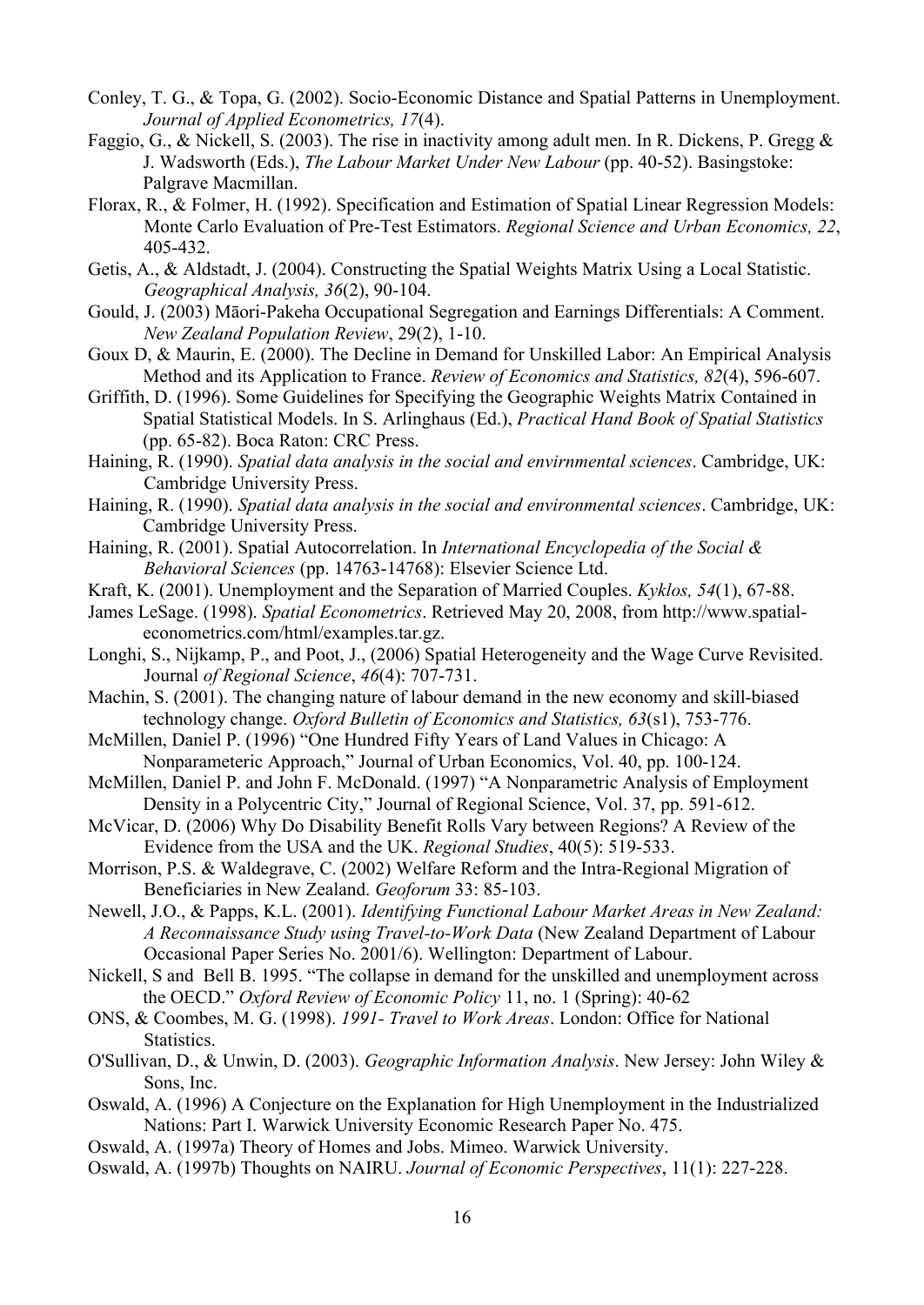- Oswald, A. (1999) The Housing Market and Europe's Unemployment: A Non-Technical Paper. Mimeo. Warwick University.
- Pehkonen, J., & Tervo, H. (1998). Persistence and turnover in regional unemployment disparities. *Regional Studies, 32*(5), 445-458.
- Pool, I., Baxendine, S., Cochrane, W. and Lindop, J. (2006) New Zealand Regions, 1986-2001: Dependency and Development of Social Capital. *PSC Discussion Paper No 62*, Population Studies Centre, University of Waikato.
- Rao, C. R. (1973). *Linear statistical inference and its applications* (2nd ed.). New York: Wiley.
- Richards, M., Hardy, R., & Wadsworth, M. (1997). The effects of divorce and separation on mental health in a national UK birth cohort. *Psychological Medicine, 27*(5), 1121-1128
- Stabler, J. C., & Olfert, M. R. (1996). Spatial Labor Markets and the Rural Labor Force. *Growth & Change, 27*(2), 206-230.
- Stephens, B. (1992) Budgeting with the benefit cuts. In J Boston & P Dalziel (Eds.), *The Decent Society, Essays in Response to National's Economic and Social Policies*. Oxford: Oxford University Press.
- Stetzer, F. (1982) "Specifying Weights in Spatial forecasting Models: The Results of Some Experiments", *Environment and Planning A* 14, 571-584.
- Underwood, A. J. (1997). *Experiments in Ecology: their logic design and interpretation using analysis of variance*: Cambridge (University Press).
- Vella, F. and Verbeek, M. (1999) Estimating and Interpreting Models with Endogenous Treatment Effects. *Journal of Business and Economic Statistics*, 17, 473-478.
- Watts, M. (2004). *Local Labour Markets in New South Wales: Fact or Fiction?* (Working Paper No. 04-12). Newcastle, NSW: Centre of Full Employment and Equity,University of Newcastle.
- Wilson, M., McLeod K, & Sathiyandra S*. (*2005)*.* Growth in Numbers of Sickness and Invalid's Benefit Recipients 1993-2002*. Wellington: Centre for Social Research and Evaluation, Ministry of Social Development.*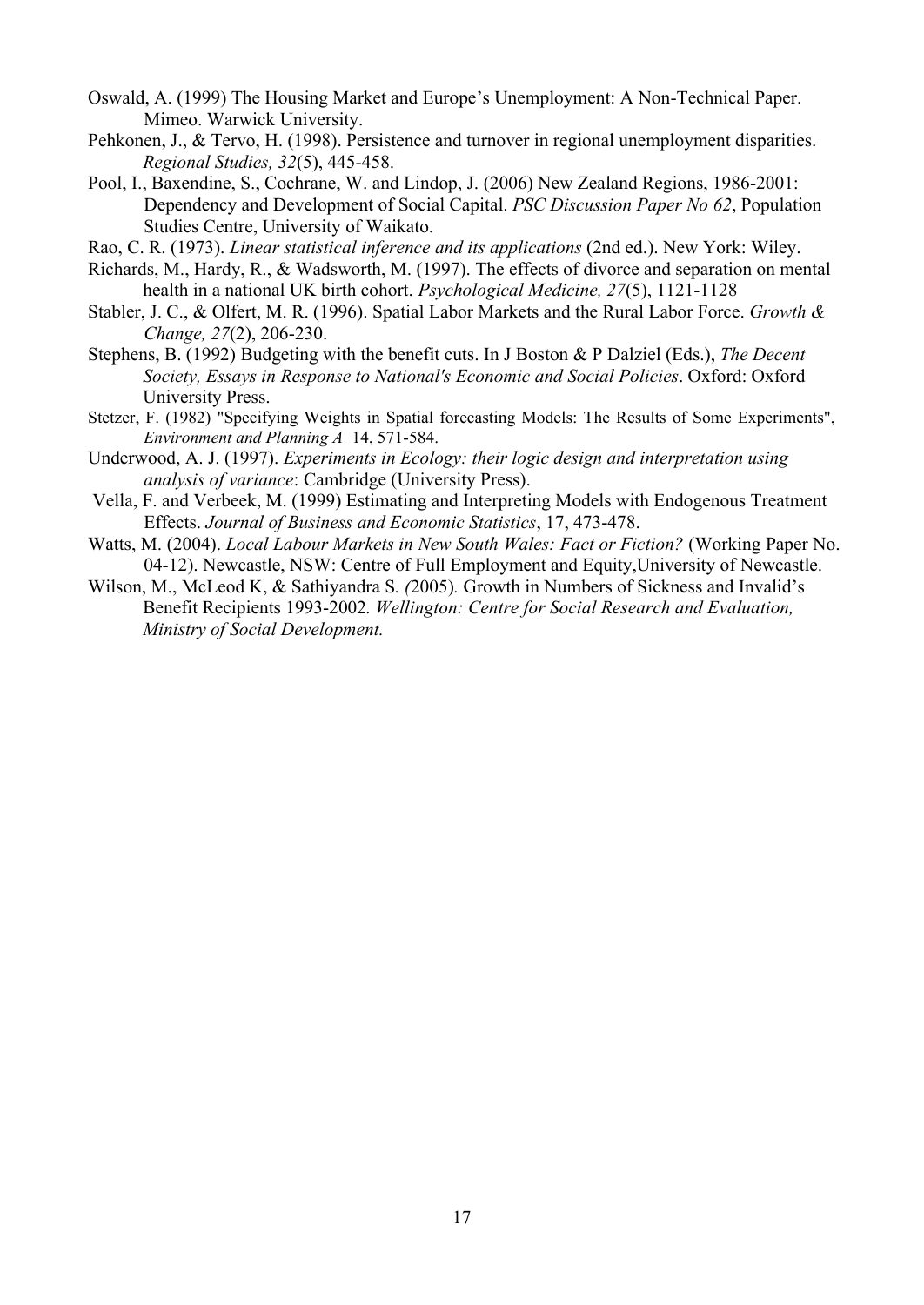**Table 1** New Zealand social security benefits and eligibility criteria

| <b>Benefit</b>                              | Eligibility                                                                                                                                                                                                                                                                                                                                                                                                               |
|---------------------------------------------|---------------------------------------------------------------------------------------------------------------------------------------------------------------------------------------------------------------------------------------------------------------------------------------------------------------------------------------------------------------------------------------------------------------------------|
| Unemployment<br>(UEB)                       | Need to be aged 18 or over, or aged 16-17 and living with a<br>$\bullet$<br>partner and children who are supported by the applicant<br>Not be working full-time, but actively looking for a full-time job<br>Able to start work now                                                                                                                                                                                       |
| <b>Sickness</b><br>(SB)                     | In a job now, but have had to stop working or reduce hours and<br>$\bullet$<br>income because of sickness, injury, pregnancy or disability, or<br>Unemployed or working part-time, and finding it hard to look for<br>$\bullet$<br>and do full-time work because of sickness, injury, pregnancy or<br>disability                                                                                                          |
| <i><b>Invalids</b></i><br>(IB)              | 16 or over and:<br>$\bullet$<br>Unable to regularly work 15 hours or more a week because of a<br>sickness, injury or disability which is expected to last at least 2<br>years; or<br>Life expectancy is expected to be less than 2 years and the<br>applicant is unable to regularly work 15 hours or more a week; or<br>Blind with a specified level of restriction in the visual field or in<br>the sharpness of vision |
| <b>Domestic</b><br><b>Purposes</b><br>(DPB) | A parent of a child under 18 who is dependent on the applicant<br>$\bullet$<br>and<br>the applicant is not living with the other parent or a partner and<br>has lost the support of, or is not being adequately maintained by a<br>partner and<br>aged 18 or over (or 16-17 if legally married or in a civil union<br>before separation).                                                                                 |

See http://www.winz.govt.nz/get-assistance/main-benefit/ for further details.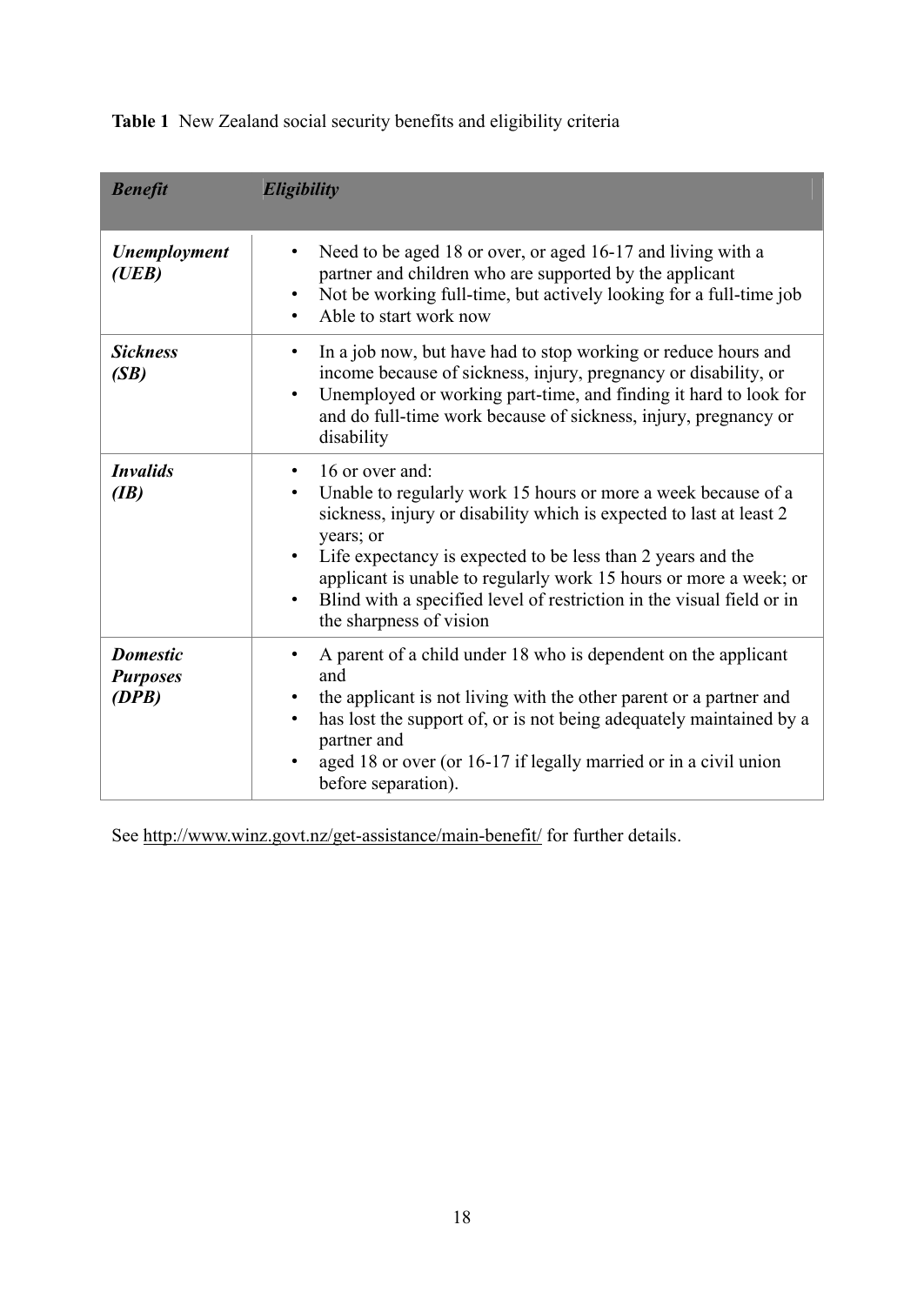**Census** particip ation rate Census unemployment benefit rate Census sickness benefit rate Census invalids benefit rate Census domestic purposes benefit rate **1996 N** 58 58 58 58 58 58 **mean** 65.02 10.32 2.68 2.23 4.83 **minimum** 55.24 5.40 1.32 0.38 1.77 **maximum** 80.68 21.13 5.22 4.89 9.26 **sd<sup>1</sup>** 4.50 2.88 0.76 0.74 1.45 **cv<sup>2</sup>** 0.07 0.28 0.28 0.33 0.30 **IQR<sup>3</sup>** 4.57 3.24 0.95 0.73 1.90 **2001 N** 58 58 58 58 58 58 **mean** 66.23 7.91 2.39 3.23 4.76 **minimum** 56.85 4.08 1.15 0.53 1.51 **maximum** 80.18 14.95 4.58 6.41 9.49 **sd<sup>1</sup>** 4.36 2.20 0.63 1.10 1.51 **cv<sup>2</sup>** 0.07 0.28 0.26 0.34 0.32 **IQR<sup>3</sup>** 4.59 2.34 0.70 1.11 1.46 **2006 N** 58 58 58 58 58 58 **mean** 68.41 3.77 2.84 3.52 3.91 **minimum** 58.65 0.78 0.64 0.44 0.78 **maximum** 82.71 10.05 5.94 8.18 7.49 **sd<sup>1</sup>** 4.34 1.91 0.84 1.30 1.33  $cv^2$ 0.06 0.51 0.30 0.37 0.34 **IQR<sup>3</sup>** 5.02 2.49 0.81 1.19 1.59

**Table 2** Summary statistics, LMA labour force participation and benefit uptake rates 1996, 2001 and 2006

 $1$  sd = Standard deviation

2 cv = Coefficient of variation<br>3 IQR= Inter quartile range (Q

3 IQR= Inter quartile range (Q75-Q25)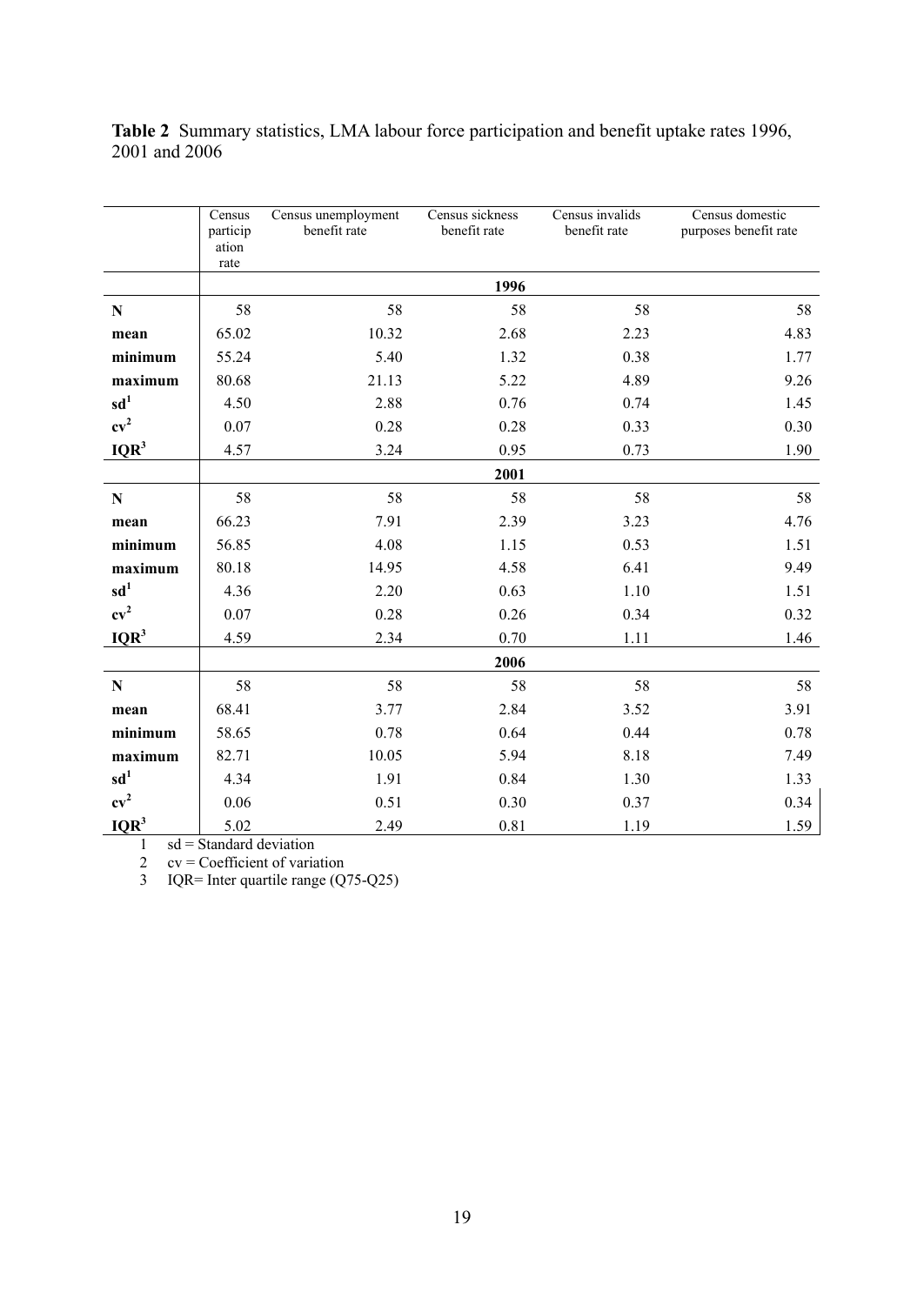**Table 3** Variable labels and description

| Variable         | <b>Description</b>                                                  |
|------------------|---------------------------------------------------------------------|
| laghomeown       | The percentage of private dwellings owned by the occupant in an     |
|                  | LMA, lagged 1 census period.                                        |
| lagunemployment  | The census based percentage of persons unemployed in an LMA,        |
|                  | lagged 1 census period.                                             |
| lagnoqual        | Percentage of persons 15 years and over reporting no qualifications |
|                  | in an LMA, lagged 1 census period.                                  |
| lagoldworkingage | Percentage of persons aged 50-64 in an LMA, lagged 1 census         |
|                  | period.                                                             |
| lagsolo          | The percentage of solo parent families in an LMA, lagged 1 census   |
|                  | period.                                                             |
| lagservice       | The percentage of employment in the service sector in an LMA,       |
|                  | lagged 1 census period.                                             |
| lagmaori         | The percentage of people identifying as Maori in an $LMA14$ ,       |
|                  | lagged 1 census period.                                             |
| ubrate           | The percentage of the population aged 15-64 who have received       |
|                  | unemployment benefit in the previous year                           |
| sbrate           | The percentage of the population aged 15-64 who have received       |
|                  | sickness benefit in previous year                                   |
| ibrate           | The percentage of the population aged 15-64 who have received       |
|                  | invalids benefit in previous year                                   |
| dpbrate          | The percentage of the population aged 15-64 who have received       |
|                  | domestic purposes benefit in previous year                          |
| <b>Ifprate</b>   | The percentage of the population aged 15-64 who were either in      |
|                  | paid work, or actively seeking work in the month before the census  |

 $14$ The New Zealand Census does not assign individuals a unique ethnicity but aggregates responses to the ethnicity question to each ethnicity an individual specifies, i.e. if a person reports their ethnicity as being Māori and Chinese the counts of both Māori and Chinese ethnicities the counts for both ethnicities are increased by 1. Here the percentage of people identifying as Māori in an LMA is calculated as the 100\*the number of those identifying as Māori divided by the usually resident population.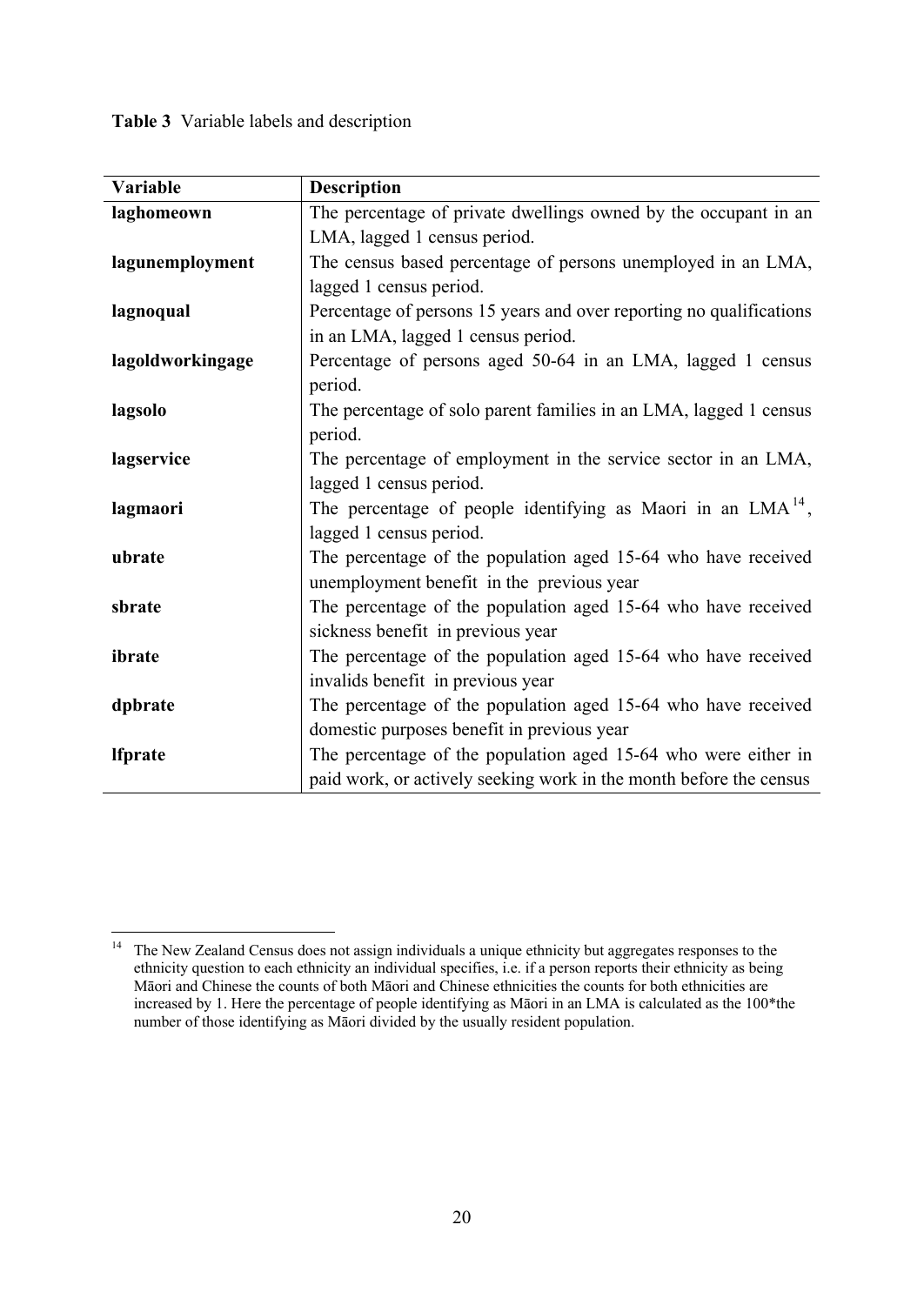|                | Participation<br>Rate |        | Unemployment<br>benefit rate |        | Sickness benefit rate |        | Invalids benefit rate |       | Domestic purposes benefit rate |       |  |  |
|----------------|-----------------------|--------|------------------------------|--------|-----------------------|--------|-----------------------|-------|--------------------------------|-------|--|--|
|                | Coef.                 | P >  t | Coef.                        | P >  t | Coef.                 | P >  t | Coef.                 | P> t  | Coef.                          | P> t  |  |  |
| R-square       | 0.976                 |        | 0.960                        |        | 0.916                 |        | 0.927                 |       | 0.980                          |       |  |  |
| lag            | $-0.028$              | 0.612  | 0.126                        | 0.004  | $-0.003$              | 0.810  | $-0.018$              | 0.373 | 0.017                          | 0.247 |  |  |
| homeown        |                       |        |                              |        |                       |        |                       |       |                                |       |  |  |
| lag            | $-0.681$              | 0.001  | 0.183                        | 0.378  | 0.173                 | 0.015  | $-0.108$              | 0.332 | 0.068                          | 0.304 |  |  |
| unemployment   |                       |        |                              |        |                       |        |                       |       |                                |       |  |  |
| lag            | $-0.123$              | 0.009  | 0.233                        | 0.000  | $-0.053$              | 0.001  | 0.015                 | 0.466 | 0.050                          | 0.000 |  |  |
| noqual         |                       |        |                              |        |                       |        |                       |       |                                |       |  |  |
| lag            | 0.296                 | 0.048  | $-0.885$                     | 0.000  | 0.056                 | 0.230  | 0.163                 | 0.014 | $-0.154$                       | 0.000 |  |  |
| oldworkingage  |                       |        |                              |        |                       |        |                       |       |                                |       |  |  |
| lagsolo        | 0.227                 | 0.127  | $-0.082$                     | 0.522  | $-0.045$              | 0.298  | 0.007                 | 0.907 | $-0.059$                       | 0.137 |  |  |
| lagservice     | 0.060                 | 0.387  | $-0.041$                     | 0.581  | $-0.023$              | 0.128  | 0.005                 | 0.879 | 0.016                          | 0.385 |  |  |
| lagmaori       | $-0.108$              | 0.135  | $-0.319$                     | 0.001  | 0.020                 | 0.439  | 0.222                 | 0.000 | 0.036                          | 0.242 |  |  |
| constant       | 66.742                | 0.000  | 8.458                        | 0.155  | 3.288                 | 0.049  | $-1.296$              | 0.623 | 2.343                          | 0.198 |  |  |
| Moran <i>I</i> | 2.037                 |        | 3.733                        |        | 3.722                 |        | 3.662                 |       | 1.639                          |       |  |  |
| p-value        | 0.042                 |        | 0.000                        |        | 0.000                 |        | 0.000                 |       | 0.101                          |       |  |  |

**Table 4** OLS (LSDV, FE) regression with robust errors and regional fixed effects

N.B Grey shade cells indicate significance at 5 percent level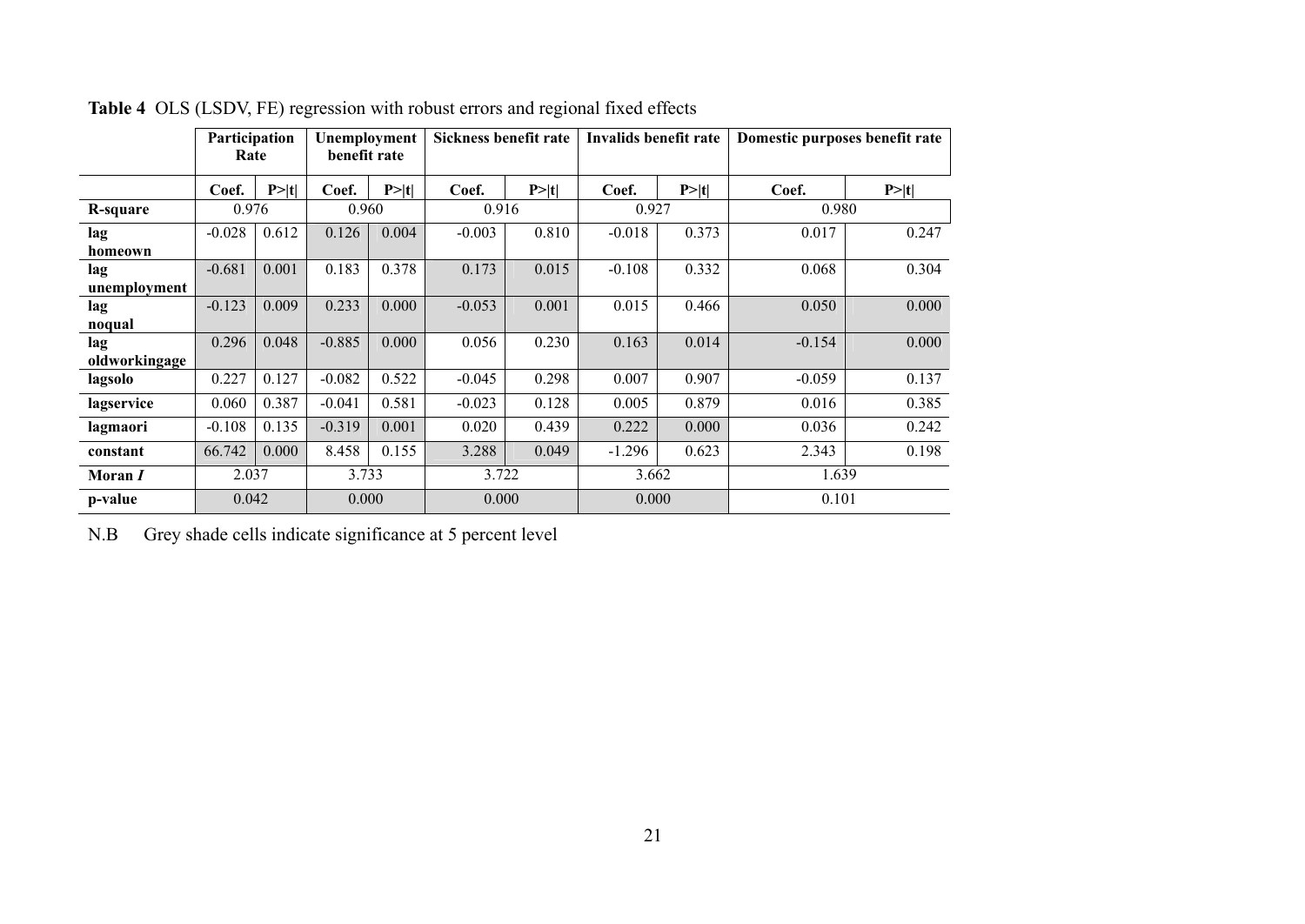|                                        | <b>Participation Rate</b><br><b>Unemployment benefit</b> |        |              |        |            | Sickness benefit rate |              |            |          | Invalids benefit rate |          |              |           | Domestic purposes benefit<br>rate |          |              |          |        |              |        |
|----------------------------------------|----------------------------------------------------------|--------|--------------|--------|------------|-----------------------|--------------|------------|----------|-----------------------|----------|--------------|-----------|-----------------------------------|----------|--------------|----------|--------|--------------|--------|
|                                        | Lag                                                      |        | <b>Error</b> |        |            | Lag                   | <b>Error</b> |            | Lag      |                       |          | <b>Error</b> |           | Lag                               |          | <b>Error</b> | Lag      |        | <b>Error</b> |        |
| <b>Squared corr</b>                    | 0.977                                                    |        | 0.976        |        | 0.966      |                       | 0.959        |            | 0.929    |                       | 0.916    |              | 0.932     |                                   |          | 0.926        | 0.981    |        | 0.980        |        |
| Log likelihood                         | $-185.359$                                               |        | $-185.151$   |        | $-178.483$ |                       |              | $-180.147$ | 25.911   |                       | 22.932   |              | $-45.557$ |                                   |          | $-41.165$    | 27.556   |        | 27.192       |        |
|                                        |                                                          |        |              |        |            |                       |              |            |          |                       |          |              |           |                                   |          |              |          |        |              |        |
| Variable                               | Coef                                                     | P >  t | Coef         | P >  t | Coef       | P >  t                | Coef         | P >  t     | Coef     | P >  t                | Coef     | P> t         | Coef      | P >  t                            | Coef     | P >  t       | Coef     | P >  t | Coef         | P >  t |
| lag<br>homeown                         | $-0.025$                                                 | 0.043  | $-0.041$     | 0.357  | 0.094      | 0.002                 | 0.115        | 0.000      | $-0.001$ | 0.930                 | 0.004    | 0.683        | $-0.019$  | 0.249                             | $-0.032$ | 0.049        | 0.015    | 0.195  | 0.017        | 0.146  |
| lag<br>unemployment                    | $-0.569$                                                 | 0.165  | $-0.615$     | 0.000  | $-0.057$   | 0.722                 | 0.221        | 0.111      | 0.142    | 0.006                 | 0.134    | 0.016        | $-0.045$  | 0.635                             | $-0.104$ | 0.226        | 0.053    | 0.301  | 0.064        | 0.214  |
| lag<br>noqual                          | $-0.088$                                                 | 0.041  | $-0.122$     | 0.002  | 0.113      | 0.009                 | 0.228        | 0.000      | $-0.034$ | 0.002                 | $-0.050$ | 0.000        | 0.018     | 0.237                             | 0.029    | 0.118        | 0.035    | 0.002  | 0.048        | 0.000  |
| lag<br>oldworkingage                   | 0.240                                                    | 0.119  | 0.279        | 0.021  | $-0.672$   | 0.000                 | $-0.835$     | 0.000      | 0.041    | 0.240                 | 0.054    | 0.129        | 0.159     | 0.002                             | 0.215    | 0.000        | $-0.137$ | 0.000  | $-0.156$     | 0.000  |
| lag<br>solo                            | 0.193                                                    | 0.115  | 0.218        | 0.061  | 0.043      | 0.662                 | $-0.140$     | 0.157      | $-0.054$ | 0.096                 | $-0.044$ | 0.176        | $-0.024$  | 0.627                             | $-0.012$ | 0.775        | $-0.047$ | 0.155  | $-0.054$     | 0.092  |
| lag<br>service                         | 0.066                                                    | 0.055  | 0.090        | 0.124  | $-0.036$   | 0.477                 | $-0.096$     | 0.101      | $-0.011$ | 0.328                 | $-0.021$ | 0.091        | $-0.018$  | 0.437                             | $-0.009$ | 0.704        | 0.011    | 0.441  | 0.012        | 0.418  |
| lag<br>maori                           | $-0.129$                                                 | 0.054  | $-0.118$     | 0.037  | $-0.237$   | 0.001                 | $-0.258$     | 0.001      | 0.032    | 0.100                 | 0.019    | 0.348        | 0.198     | 0.000                             | 0.225    | 0.000        | 0.033    | 0.164  | 0.035        | 0.156  |
| constant                               | 52.149                                                   | 0.000  | 66.377       | 0.000  | 5.816      | 0.165                 | 11.322       | 0.006      | 1.500    | 0.202                 | 2.884    | 0.033        | $-0.620$  | 0.769                             | $-0.482$ | 0.807        | 1.705    | 0.255  | 2.483        | 0.082  |
| rho $(\text{lag})$ /<br>lambda (error) | 0.218                                                    | 0.097  | 0.266        | 0.028  | 0.406      | 0.000                 | 4.360        | 0.688      | 0.424    | 0.000                 | 3.880    | 0.579        | 2.150     | 0.588                             | 4.520    | 0.675        | 0.200    | 0.081  | 0.194        | 0.115  |

## **Table 5** Spatial regression with robust errors and regional fixed effects

N.B Grey shade cells indicate significance at 5 percent level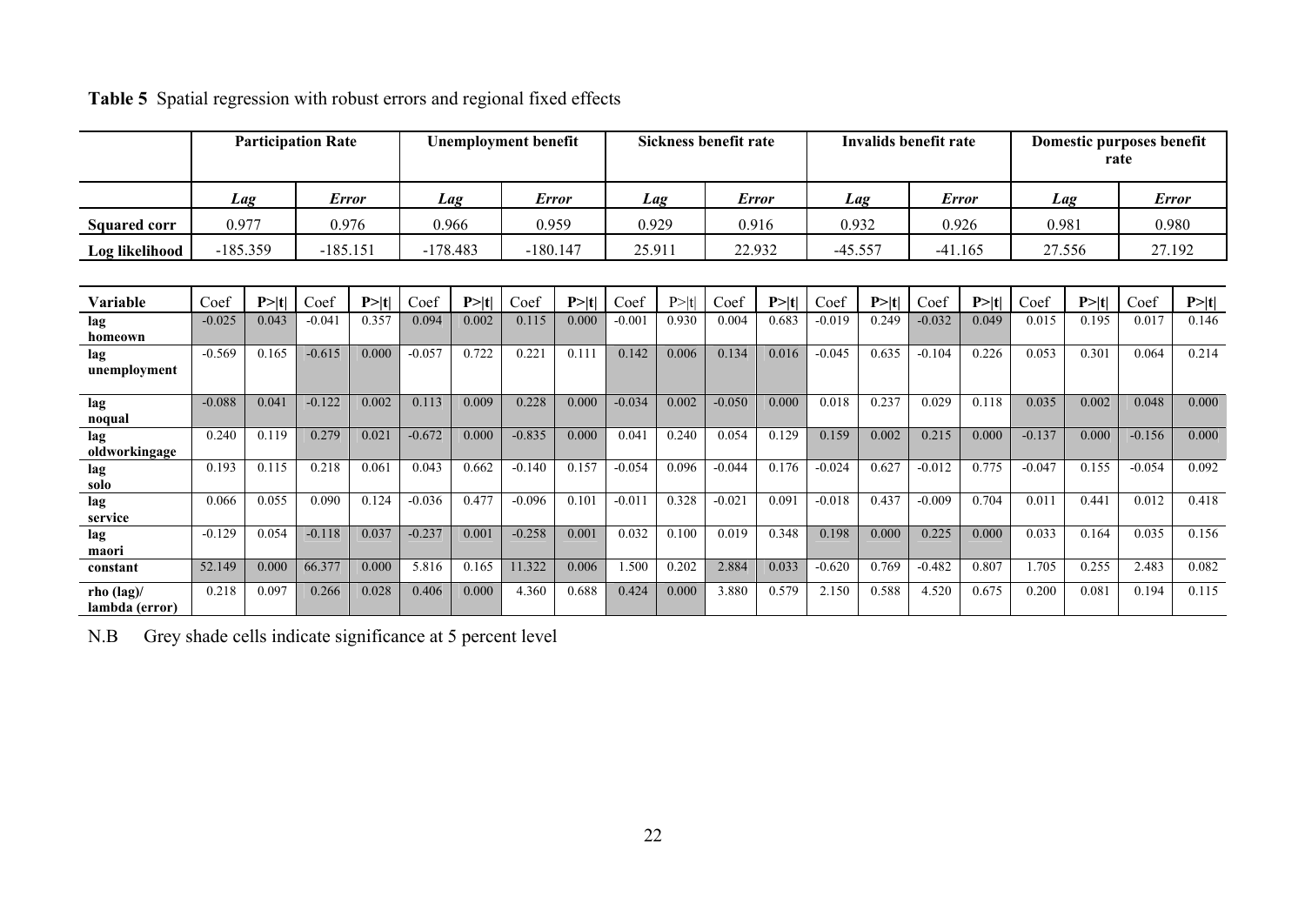|                                        | Participation |             |              | Unemployment |             |              | Sickness benefit rate |            |              | Invalids benefit rate |            |              | Domestic purposes benefit rate |            |              |  |
|----------------------------------------|---------------|-------------|--------------|--------------|-------------|--------------|-----------------------|------------|--------------|-----------------------|------------|--------------|--------------------------------|------------|--------------|--|
|                                        | <b>OLS</b>    | Lag         | <b>Error</b> | <b>OLS</b>   | Lag         | <b>Error</b> | <b>OLS</b>            | Lag        | <b>Error</b> | <b>OLS</b>            | Lag        | <b>Error</b> | <b>OLS</b>                     | Lag        | <b>Error</b> |  |
| lag<br>homeown                         |               | $-\sqrt{ }$ |              | $+\sqrt{}$   | $+\sqrt{}$  | $+\sqrt{}$   |                       |            |              |                       |            | -√           |                                |            |              |  |
| lag<br>unemployment                    | $-\sqrt{ }$   |             | –√           |              |             |              | $+\sqrt{}$            | $+\sqrt{}$ | $+\sqrt{}$   |                       |            |              |                                |            |              |  |
| lag<br>noqual                          | $-\sqrt{ }$   | $-\sqrt{ }$ | –√           | $+\sqrt{}$   | $+\sqrt{}$  | $+\sqrt{}$   | $-\sqrt{}$            | $-\sqrt{}$ | $-\sqrt{ }$  |                       |            |              | $+\sqrt{}$                     | $+\sqrt{}$ | $+\sqrt{}$   |  |
| lag<br>oldworkingage                   | $+\sqrt{}$    |             | $+\sqrt{}$   | -√           | $-\sqrt{ }$ | $-\sqrt{ }$  |                       |            |              | $+\sqrt{}$            | $+\sqrt{}$ | $+\sqrt{}$   | -√                             | -√         | $-\sqrt{}$   |  |
| lag<br>solo                            |               |             |              |              |             |              |                       |            |              |                       |            |              |                                |            |              |  |
| lag<br>service                         |               |             |              |              |             |              |                       |            |              |                       |            |              |                                |            |              |  |
| lag<br>maori                           |               |             | $-\sqrt{}$   | $-\sqrt{}$   | -√          | $-\sqrt{ }$  |                       |            |              | $+\sqrt{}$            | $+\sqrt{}$ | $+\sqrt{}$   |                                |            |              |  |
| rho $(\text{lag})$ /<br>lambda (error) | N/A           |             | $+\sqrt{}$   | N/A          |             |              | N/A                   | $+\sqrt{}$ |              | N/A                   |            |              | N/A                            |            |              |  |

**Table 6** Comparison of the OLS, lag and error models

N.B.  $\sqrt{\text{Indicates significance at 5 percent level}}$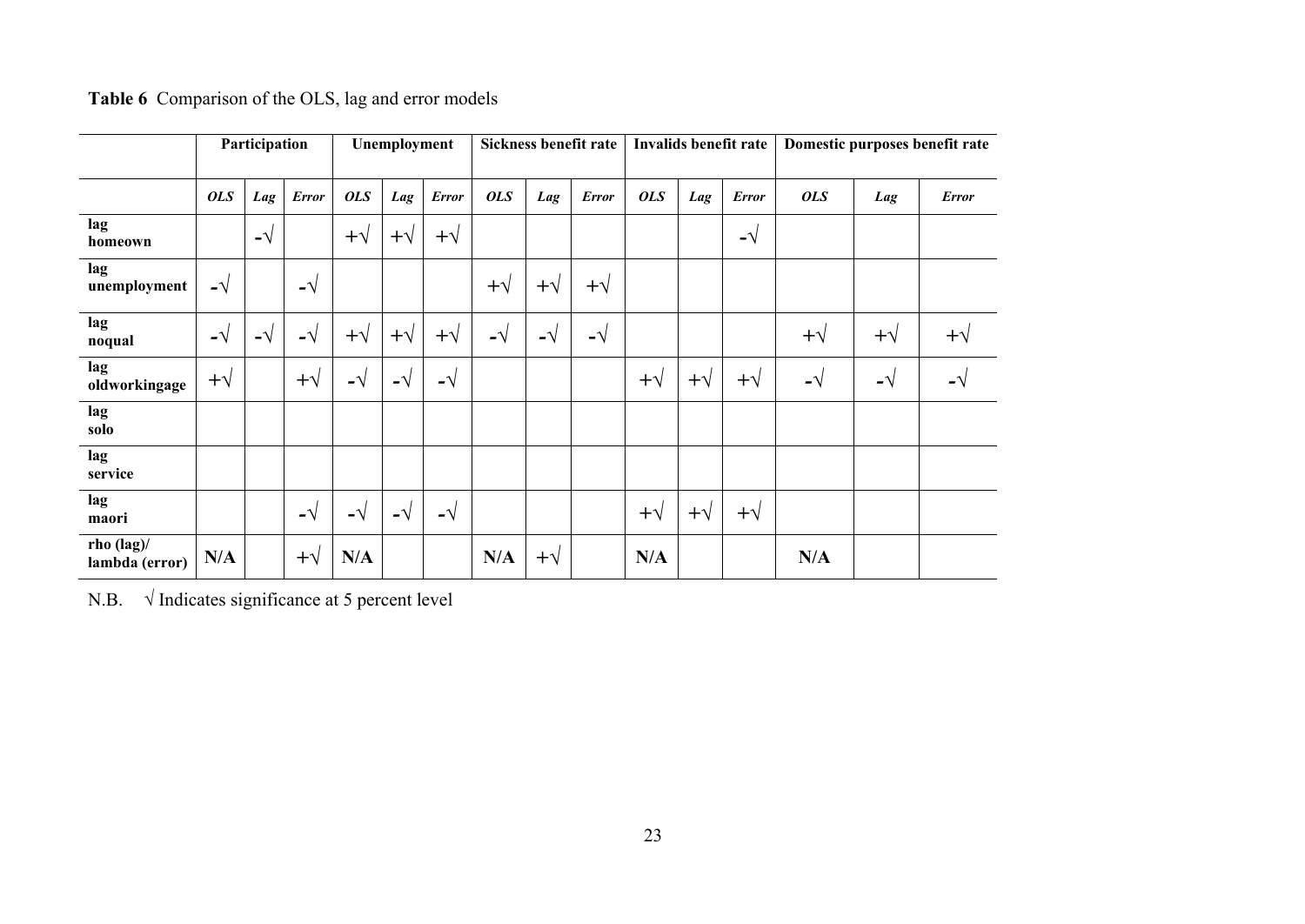**Table 7** Significance tests for GWR

|                                         |       | Year                |      |
|-----------------------------------------|-------|---------------------|------|
|                                         | 1996  | 2001                | 2006 |
| <b>Participation rate</b>               |       | $0.146$ 0.009 0.606 |      |
| <b>Census Unemployment benefit rate</b> | 0.040 | $0.009$ 0.076       |      |
| <b>Census Sickness benefit rate</b>     |       | $0.009$ 0.989 0.075 |      |
| <b>Census Invalids benefit rate</b>     | 0.259 | $0.027$ 0.186       |      |
| Census Domestic purposes benefit rate   | 0.008 | $0.027$ 0.055       |      |

NB Bold numbers indicate significance at the 5 percent level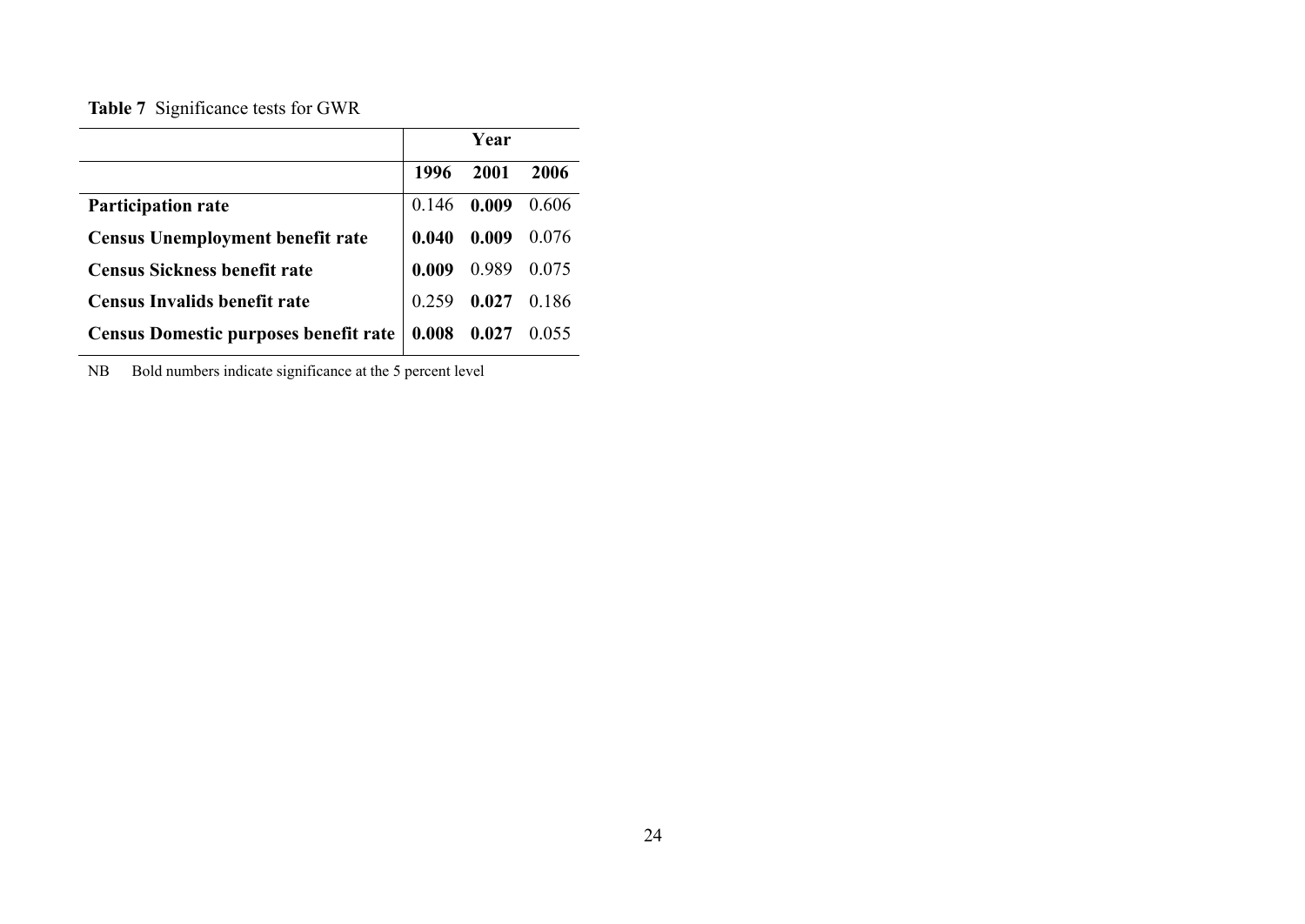|                  |       | Census Participation rate |       | Census Unemployment benefit rate |       | Census Sickness benefit rate |       | Census Invalids benefit rate | Census Domestic purposes benefit rate |         |
|------------------|-------|---------------------------|-------|----------------------------------|-------|------------------------------|-------|------------------------------|---------------------------------------|---------|
|                  |       |                           |       |                                  |       | 1996                         |       |                              |                                       |         |
| laghomeown       | 0.100 | (0.116)                   | 0.043 | (0.477)                          | 0.019 | (0.750)                      | 0.008 | (0.427)                      | 0.021                                 | (0.749) |
| lagunemployment  | 0.182 | (0.618)                   | 0.233 | (0.654)                          | 0.273 | (0.117)                      | 0.014 | (0.876)                      | 0.342                                 | (0.054) |
| lagnoqual        | 0.205 | (0.002)                   | 0.021 | (0.974)                          | 0.036 | (0.663)                      | 0.005 | (0.719)                      | 0.039                                 | (0.542) |
| lagoldworkingage | 0.107 | (0.686)                   | 0.085 | (0.81)                           | 0.036 | (0.922)                      | 0.019 | (0.447)                      | 0.085                                 | (0.536) |
| lagsolo          | 0.095 | (0.488)                   | 0.146 | (0.404)                          | 0.088 | (0.303)                      | 0.021 | (0.280)                      | 0.102                                 | (0.317) |
| lagservice       | 0.106 | (0.061)                   | 0.029 | (0.878)                          | 0.022 | (0.783)                      | 0.002 | (0.848)                      | 0.024                                 | (0.736) |
| lagmaori         | 0.016 | (0.843)                   | 0.085 | (0.018)                          | 0.045 | (0.035)                      | 0.005 | (0.533)                      | 0.028                                 | (0.213) |
| constant         | 1.161 | (0.93)                    | 3.011 | (0.539)                          | 1.053 | (0.837)                      | 0.360 | (0.633)                      | 2.032                                 | (0.429) |
|                  | 2001  |                           |       |                                  |       |                              |       |                              |                                       |         |
| laghomeown       | 5.121 | (0.400)                   | 0.072 | (0.684)                          | 0.010 | (0.048)                      | 0.589 | (0.992)                      | 0.019                                 | (0.853) |
| lagunemployment  | 0.072 | (0.684)                   | 0.177 | (0.965)                          | 0.017 | (0.524)                      | 0.061 | (0.128)                      | 0.142                                 | (0.348) |
| lagnoqual        | 0.177 | (0.965)                   | 0.059 | (0.910)                          | 0.001 | (0.947)                      | 0.067 | (0.938)                      | 0.034                                 | (0.522) |
| lagoldworkingage | 0.059 | (0.910)                   | 0.225 | (0.490)                          | 0.010 | (0.426)                      | 0.059 | (0.357)                      | 0.058                                 | (0.577) |
| lagsolo          | 0.225 | (0.490)                   | 0.182 | (0.542)                          | 0.010 | (0.264)                      | 0.128 | (0.252)                      | 0.066                                 | (0.285) |
| lagservice       | 0.182 | (0.542)                   | 0.060 | (0.649)                          | 0.002 | (0.755)                      | 0.118 | (0.186)                      | 0.043                                 | (0.053) |
| lagmaori         | 0.060 | (0.649)                   | 0.079 | (0.175)                          | 0.008 | (0.041)                      | 0.018 | (0.778)                      | 0.016                                 | (0.565) |
| constant         | 0.079 | (0.175)                   | 5.121 | (0.400)                          | 0.465 | (0.145)                      | 0.073 | (0.000)                      | 2.954                                 | (0.107) |
|                  | 2006  |                           |       |                                  |       |                              |       |                              |                                       |         |
| laghomeown       | 0.044 | (0.308)                   | 0.045 | (0.599)                          | 0.030 | (0.082)                      | 0.054 | (0.073)                      | 0.028                                 | (0.174) |
| lagunemployment  | 0.140 | (0.364)                   | 0.262 | (0.300)                          | 0.061 | (0.477)                      | 0.036 | (0.852)                      | 0.064                                 | (0.450) |
| lagnoqual        | 0.068 | (0.220)                   | 0.068 | (0.371)                          | 0.009 | (0.845)                      | 0.028 | (0.582)                      | 0.017                                 | (0.609) |
| lagoldworkingage | 0.058 | (0.449)                   | 0.052 | (0.758)                          | 0.014 | (0.766)                      | 0.017 | (0.770)                      | 0.018                                 | (0.600) |
| lagsolo          | 0.070 | (0.312)                   | 0.045 | (0.866)                          | 0.029 | (0.353)                      | 0.020 | (0.709)                      | 0.011                                 | (0.812) |
| lagservice       | 0.053 | (0.059)                   | 0.003 | (1.00)                           | 0.007 | (0.702)                      | 0.003 | (0.978)                      | 0.009                                 | (0.625) |
| lagmaori         | 0.042 | (0.042)                   | 0.034 | (0.242)                          | 0.011 | (0.241)                      | 0.032 | (0.023)                      | 0.003                                 | (0.947) |
| constant         | 4.076 | (0.120)                   | 3.332 | (0.478)                          | 1.501 | (0.174)                      | 2.863 | (0.076)                      | 1.084                                 | (0.564) |

**Table 8** Significance test for spatial non-stationarity

\* Bold numbers and grey shading indicate significance at the 5 percent level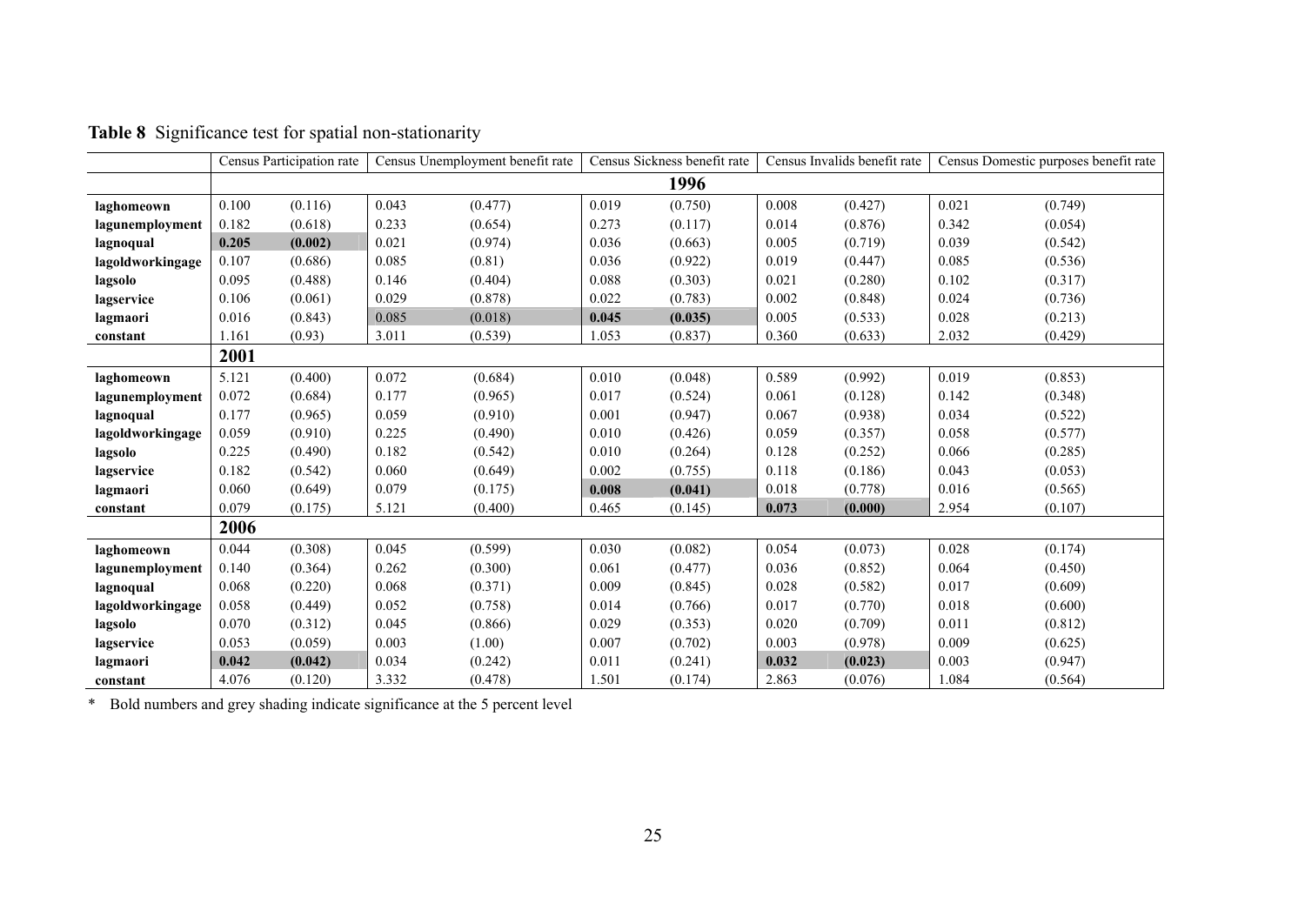**Figure 1** New Zealand Labour Market Areas



**Source - Maré and Timmins (2004, p 18)**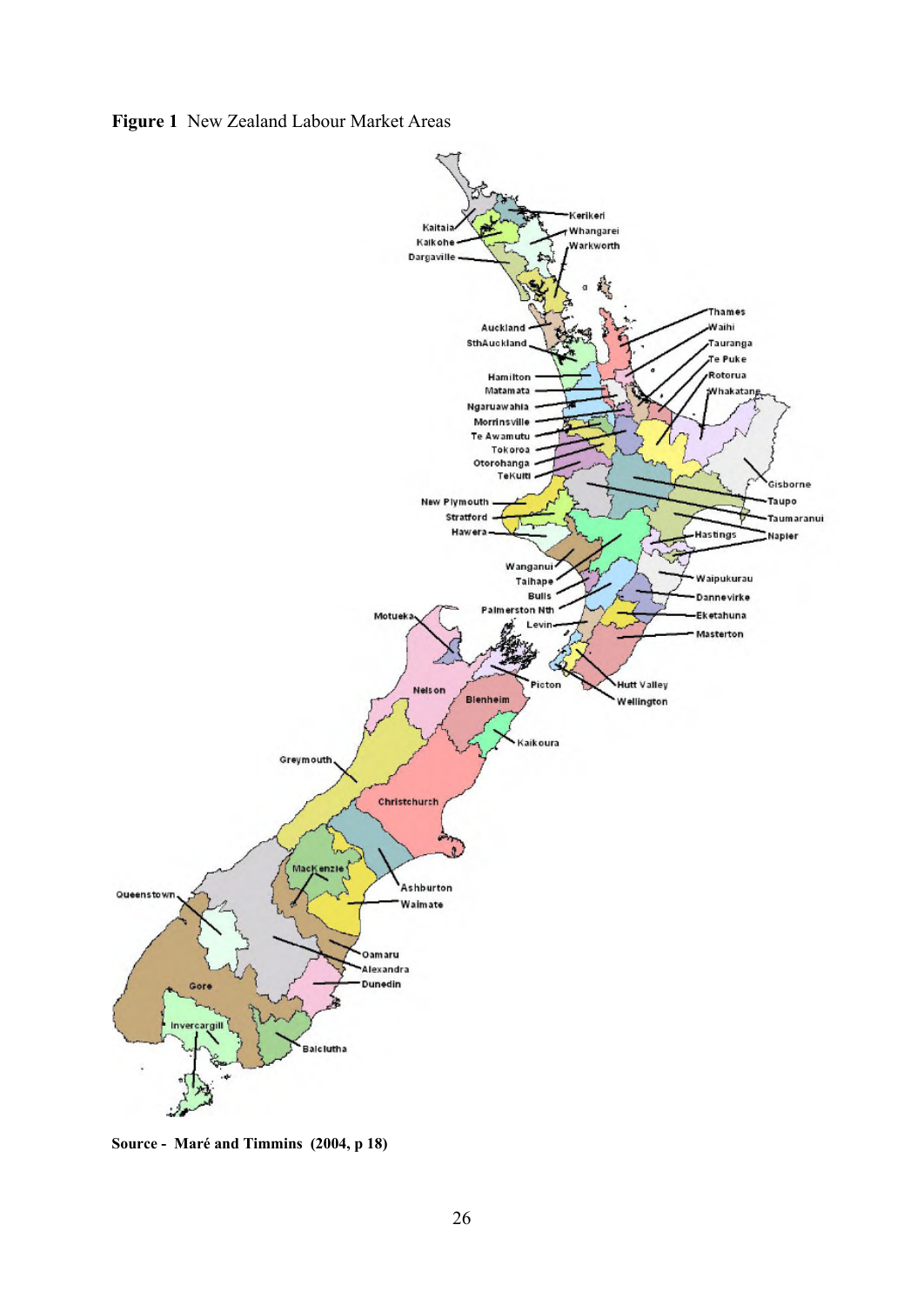

**Figure 2** Box plot of LMA labour force participation rates, 1996, 2001 and 2006

**Figure 3** Box plot of LMA unemployment benefit receipt rates, 1996, 2001 and 2006

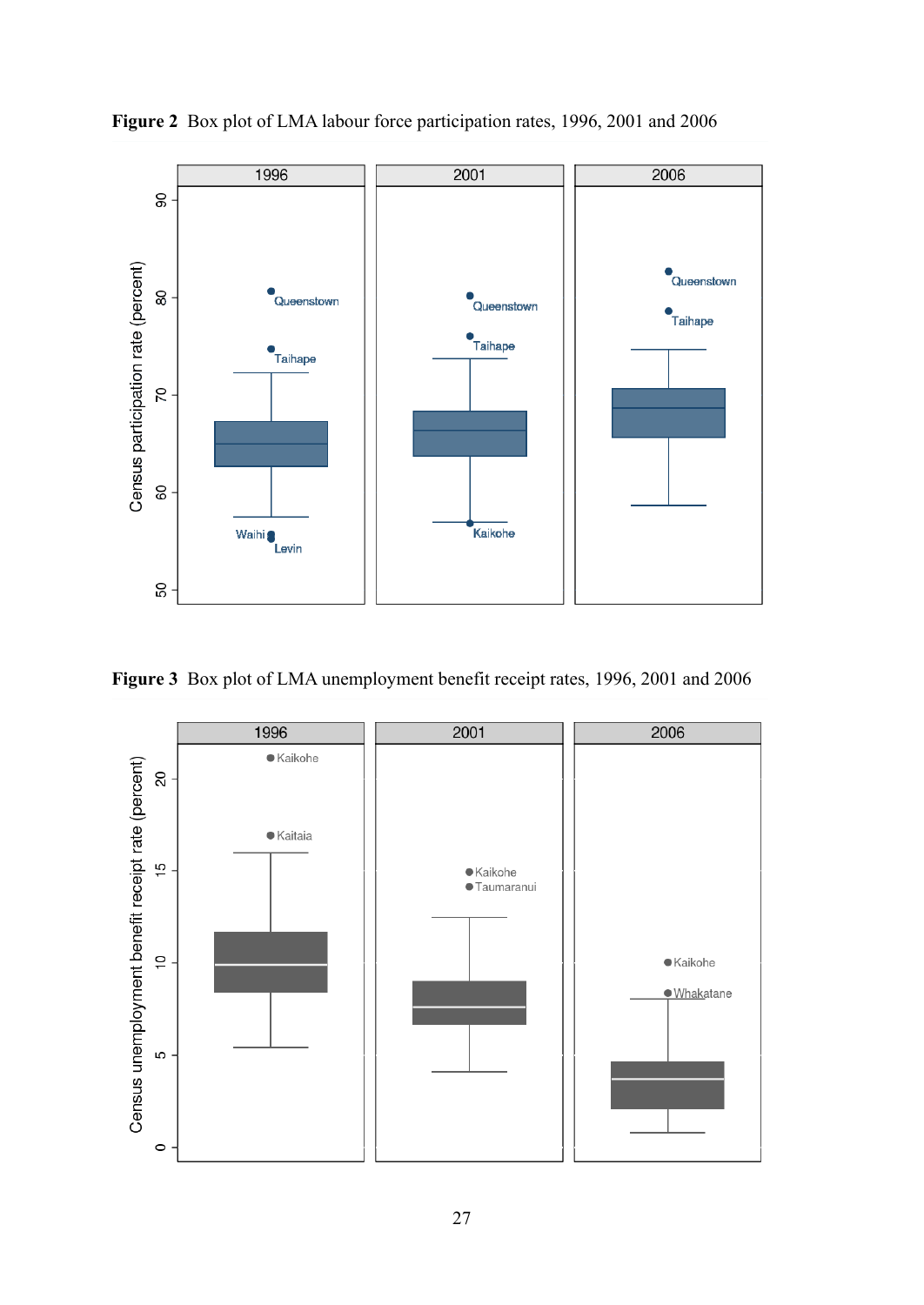

![](_page_28_Figure_1.jpeg)

**Figure 5** Box plot of LMA invalid benefit receipt rates, 1996, 2001 and 2006

![](_page_28_Figure_3.jpeg)